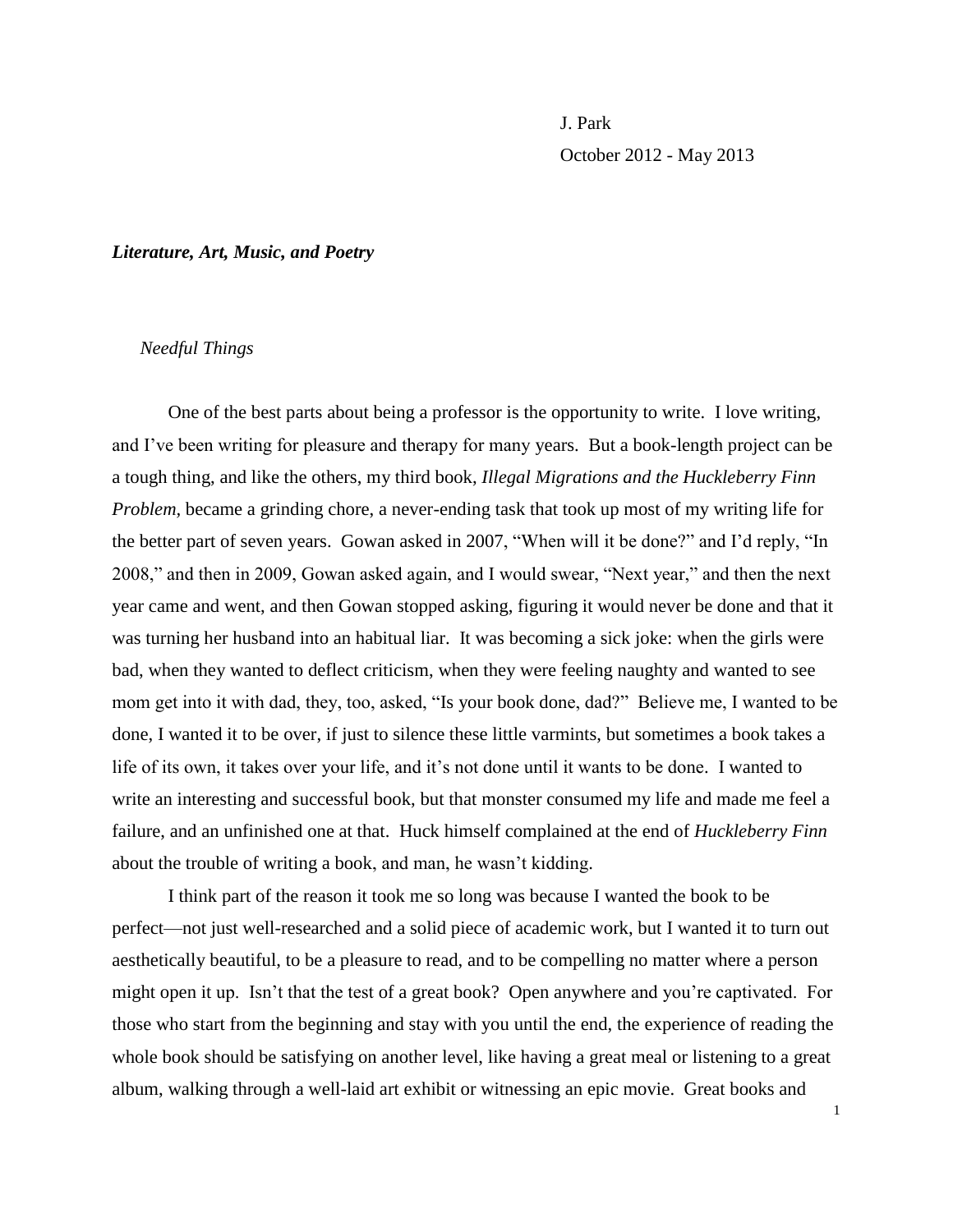works of art should take us out of ourselves, such that when we are back in the real world, we won't see things in quite the same way. They make the familiar unfamiliar, they also help us relate things that we hadn't known were related, and they can tell us deep and meaningful things about ourselves. Now, I have no idea if or whether *Illegal Migrations* will do that for some readers, but having *that* goal in mind made the writing agonizing and more painful than usual. I wanted my book to be Great—it's not like I would get fired if it wasn't great, and there were no other serious repercussions if the book sucked, but if you have tenure at the University of California, if you're writing about compelling topics like structural inequality and law and people who are out of status, why not aim for a Great Work, something moving, striking, original, and persuasive?

Also, great writing is not useful like a can opener or a toothpick, but it can get into your head, make you think about who you are and how you should behave, and it can change the way you relate to yourself and to the world. I wanted my book to be Useful in a big way. If the attempt fails, better to fail spectacularly than fail with a whimper and then be forgotten. I wrote two books before this one, the first by myself and the second with my brother. Both were for academic audiences, and people in college are forced to read them, and our professor colleagues cite these books, too, but they're not exactly life-changing works. They're useful but not Useful. I wanted something that might help us think through one of the more vexing areas of public law in the United States, but I also wanted to write a book that might change the way people think about themselves, their identities, their common history, and their own moral positions. I wanted to speak to people who will struggle with these issues well after college and in day-to-day life.

Throughout my own education, I learned that the best writing is like a conversation—it's a neat trick, to arrange words on a page just so, and to do it so well that they can travel across time and space. The best writers are so *present*, and the best art and literature and music and poetry have the power to inspire long after their creators have perished from this earth. Being human beings, these artists and writers were imperfect, obviously, but what's amazing was that their art and literature and music and poetry were near perfect, almost perfect, and so close to the truth of their subject, whatever that subject might be. They speak to you. When writing a piece of work that might be Great and Useful, I thought, it'd be a good idea to surround myself with inspiring art, literature, music, and poetry. It happens that many of my own favorites made their way into my own book, and it's my pleasure to share some of the specifics here.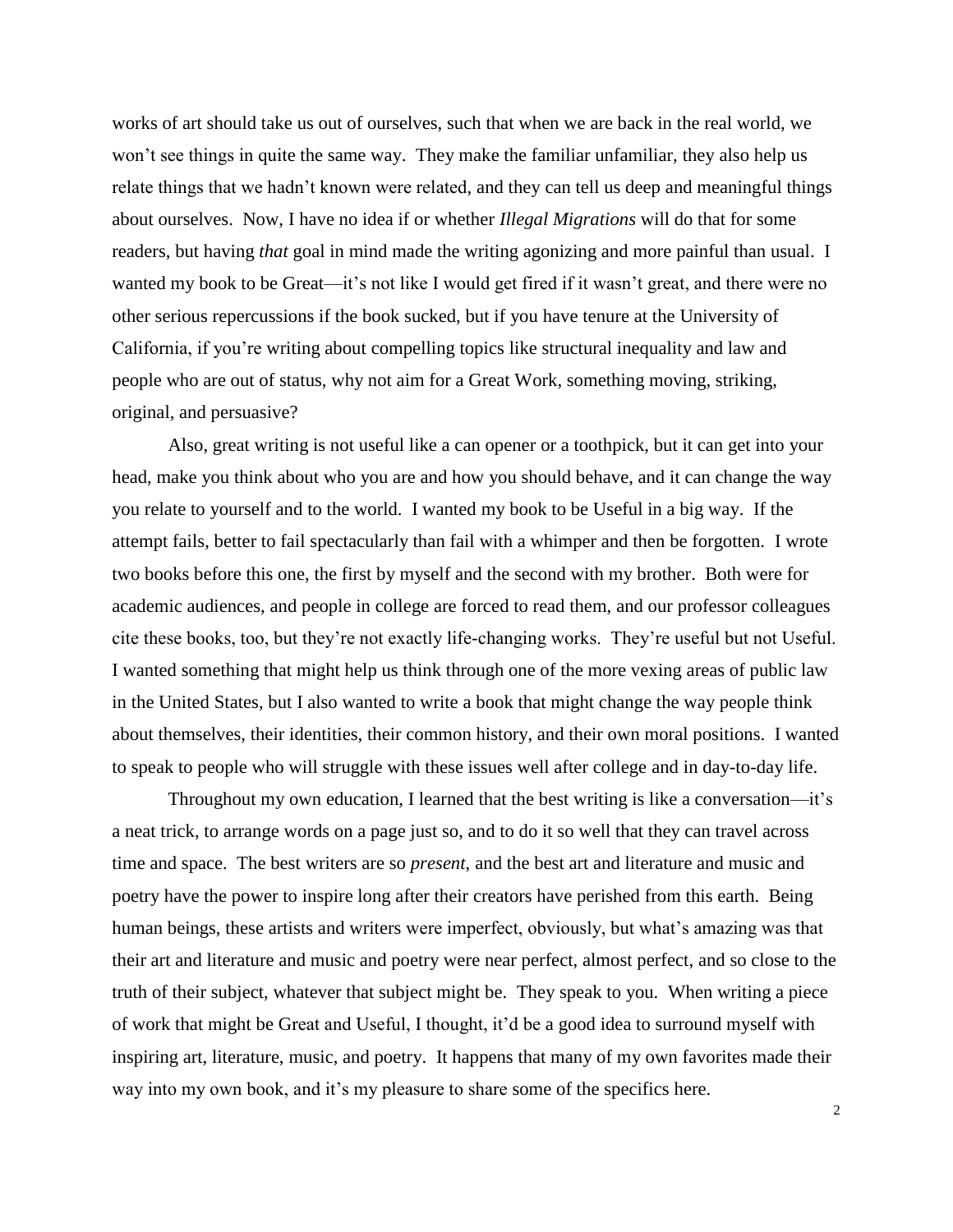Most people reading *Huckleberry Finn* think that it's about Huck, that it's about his adventures on the frontier, his escape from civilization, that it's sort of about slavery, but not really. I think this is because it's hard to *see*. White supremacy in the United States makes all of us invisible, as Ralph Ellison might say, and so most white people see Huck and Tom and the King and the Duke, but they can't or won't see Jim as a full person, the most likeable person in the whole story, the man with a wife and kids, the man who can be sold and chained during that time and in the setting when the story takes place. Miss Watson can legally sell him. Jim is aware of how white people can't see him or the humanity of anyone like him, and so he runs away, and then he makes do, he must go along, he hides, and he manipulates Huck to turn the boy into an instrument toward his freedom. I myself had a hard time seeing it, too, but Jim is the center of the story.

Mark Twain knew, though, that a book entitled *Jim* would never sell to a white audience, and so sly fox that he was, he called it something else, and, I think, like a man projecting a more enlightened world after his death, he hoped perhaps that readers in the future might see the slavery so central to the story, maybe also feel guilt or sense the biting commentary about human cruelty that the book depicts as well. Twain's frontier is a lawless place, his book is like a conventional Western in this way, but in this Western, people could be sold and branded like cattle, grown men hunt and kill children within feuds that are as mindless and they are perpetual, and blatant, public murder is a source of amusement. At a time when his countrymen were pining the end of the frontier, Twain refused to be romantic about it, as he showed the frontier in all of its brutality, and yet within a story written in a disarming narrative structure. Huck tells the story—this poor, orphaned, uncouth boy—a white person so far in the margins of American society that most respectable Americans might miss the horrors of what he had related.

I'm not sure it's such a good idea to teach *Huckleberry Finn* in American high schools, as most American high school kids may be too immature to pick up the underlying meaning of the story, so caught up as they are in the "nigger" this and the "nigger" that, as though they'd been given permission to speak freely the most unspeakable word in American English. Twain may have been hoping for a more enlightened America, but I remember a pack of white boys

*Jim*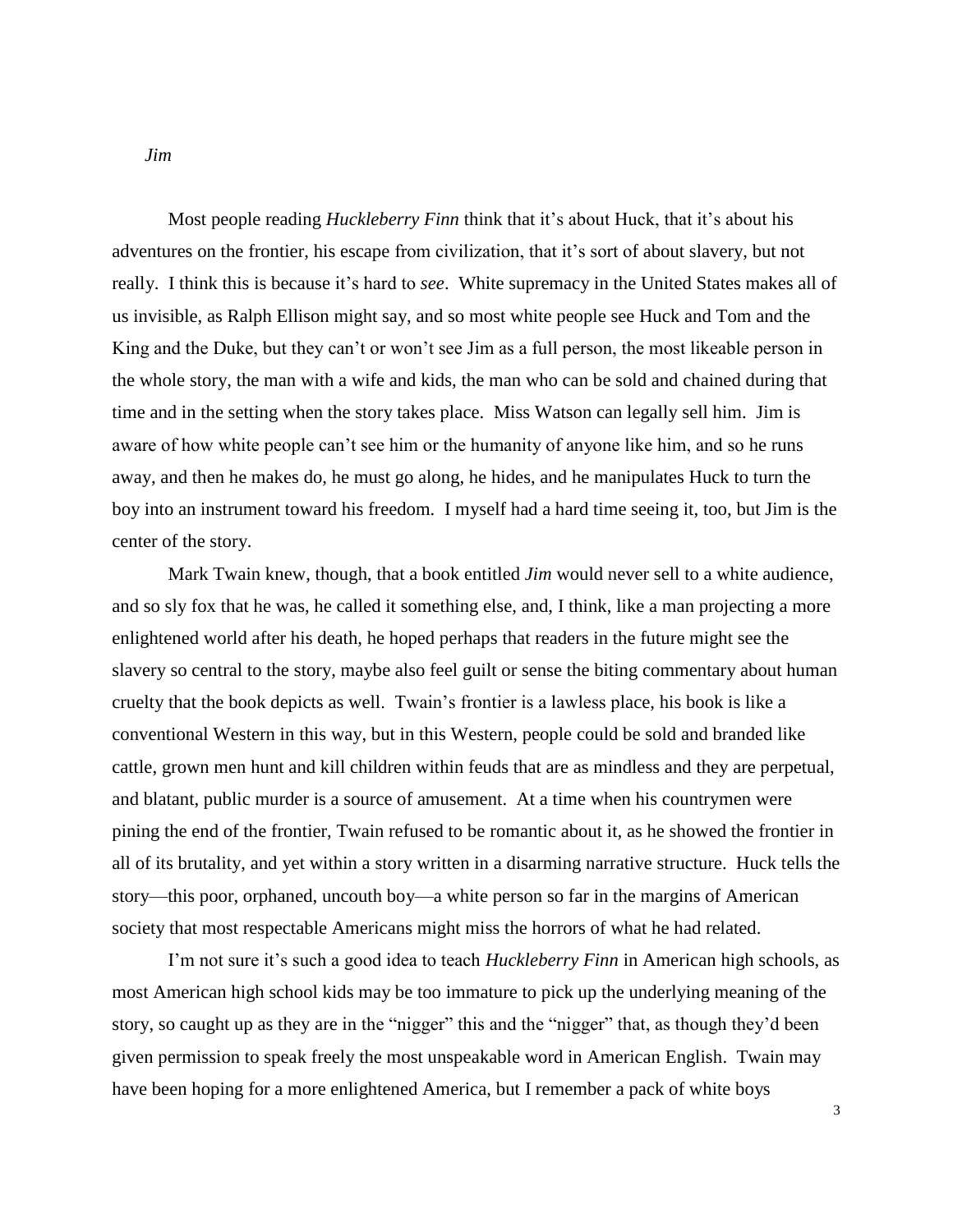pretending to talk like Jim, nigger this, nigger that, and hearing them in my own high school made me feel so hateful. I wanted to pummel their blonde heads into a pulp because they just didn't get the story and they thought instead that it was funny to talk like nigger this, nigger that. White people shouldn't read *Huck Finn* until they're older, until they have children of their own and can think concretely about how it might feel if someone else could sell them away from their families or maybe sell *their* kids for money, or rape the girls, or beat them all without cause, or chain them together and kill them. White people reading *Huckleberry Finn* might *still* think it's primarily about Huck Finn, and unless they're taught otherwise, they might miss the world from Jim's point of view. Assume, for a moment, Jim's point of view.

If Miss Watson had owned *me*, if she had sold *me* away from my wife and kids, it would take a miracle for me not to kill her, kill every white person that got in my way, and then run like hell with my whole family. Jim was more methodical and level-headed than I am (obviously), and so he ran away by himself, and then he plotted how he would, in time, steal his family away from slavery. Jim shed no blood, but notice how the white people pinned a murder on him anyway—Huck's murder—and how easy it was for them to accuse Jim even though he's innocent and they're all crazy. Huck was warped, too: he thinks it's a bad thing for Jim to run away and to want to get his family out of slavery, and this is because he was as limited and as stupid as the white boys that I saw in my high school. By telling the story from Huck's point of view, Twain uses his character's underdeveloped conscience to heighten the tension within the story—will Huck tell about Jim, and thus return Jim back into slavery?

Yet truly, if you were black, if you were a slave, if you had no rights that a white man was bound to respect, if you were Jim—why in the world would you obey American law? Imagine the virtue necessary to care about white people, to rescue someone as moronic as Tom Sawyer in the last section of *Huck Finn*. It's so obvious that Twain intended Jim to be the primary hero of his story, and for me, one of the more implausible episodes in the novel occurs when Tom Sawyer is dying and Jim helps him and thereby gives up his only chance at freedom. I would have taken off and let that brat die.

I've read *Huckleberry Finn* at least a dozen times from cover to cover, from the eleventh grade when I was murderous, through college, and then after grad school, when I was applying for academic jobs, and I got an interview at the University of Texas at Austin, and I did some research on my prospective colleagues in American Studies. "It's a good idea to get a good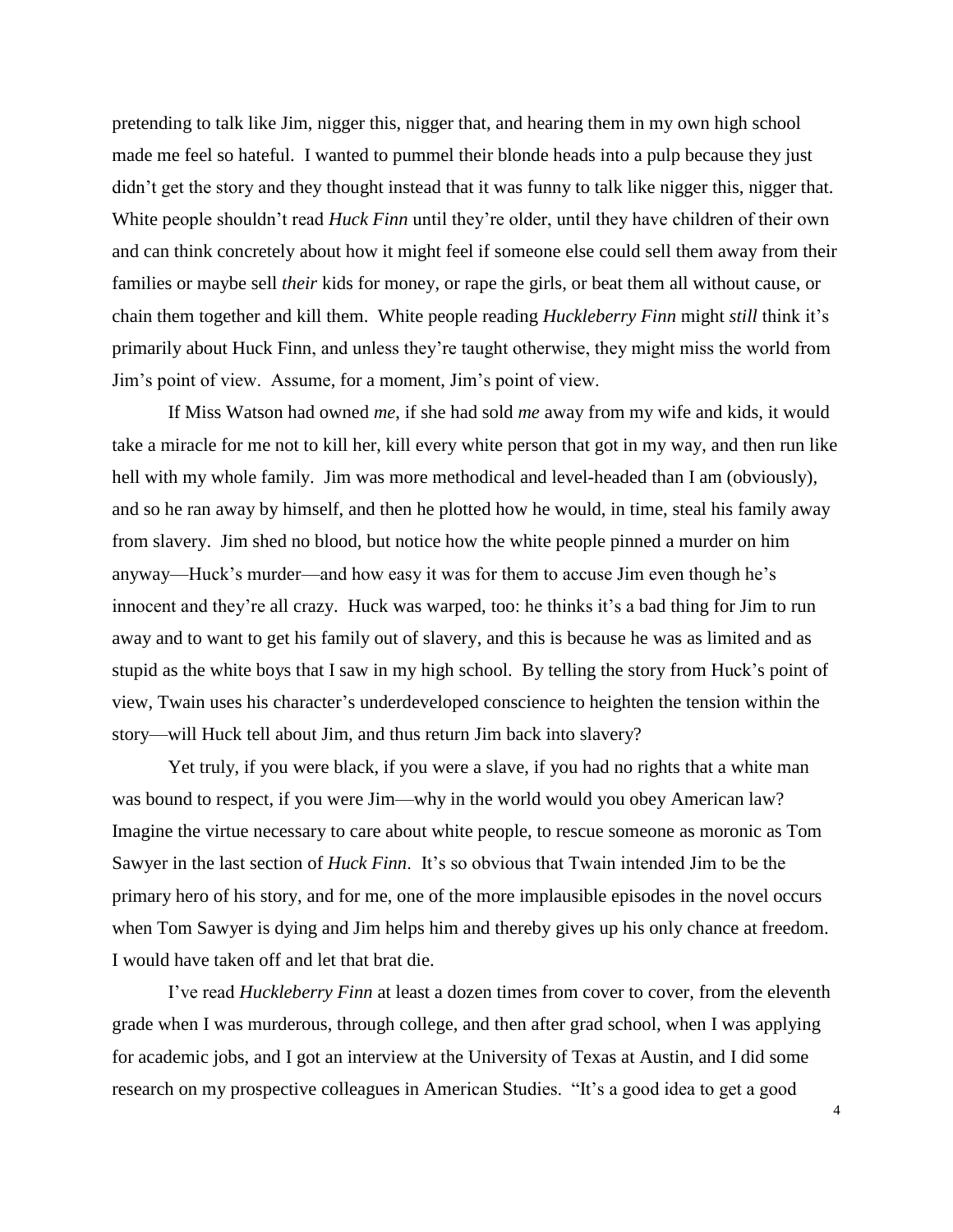sense of what faculty members are doing in the Department where they're thinking of hiring you, dumbass," said Ed, my older brother and my endless font for unsolicited (yet wise) advice. I was being hired in Asian American Studies and American Studies, but as there was no one yet fulltime in Asian American Studies, there wasn't a whole lot to read there. My colleagues in American Studies were an interesting bunch: Steve Hoelscher and Janet Davis were from the Midwest; he studied ethnic white folks and their festivals, she was working on a book about traveling circuses in the United States. Jeff Meikle's first book was called *American Plastic*, and Mark Smith knew everything about American social scientists in the early 20<sup>th</sup> century. Steve, Janet, Jeff, and Mark were wonderful, engaging people, and they didn't frighten me at all.

I worried, though, about two senior professors—William Goetzmann and Shelley Fisher Fishkin. They outwrote everyone in the Department, but of the two, Goetzmann was uber senior, he had won the Pulitzer Prize and the Parkman Prize for *Exploration and Empire* (1967), a book that I'd read in college, and he was one of the most important figures in the establishment of American Studies as a separate field in the 1960s. He kept publishing—the man was a workhorse, producing excellent scholarly monographs at regular five-year intervals for over three decades.

Fishkin was younger, but she was a dynamo, too: she had already built an international reputation as a scholar of American writers, especially Twain, and her books read like honey, so thick and rich with insight. I didn't know of her work until March 2000, but even after the interviews were over, her written work was addictive, and it brought me back to Twain. I knew that Twain was a Great American Writer, but Fishkin persuaded me that he was a genius, that *Huckleberry Finn* was the most amazing novel ever, that it was much more philosophically interesting than I'd thought. I was too immature to appreciate these things when I first read it, and so I re-read it and saw things that were right there that I hadn't seen before.

I got the job at UT, but the first faculty meeting was horrifying for reasons that I will not dwell upon here. Suffice it to say that I had no idea that distinguished faculty members could be so…prickly. They both went to Yale (he in History, she in English) but they otherwise didn't seem to have anything else in common. Maybe it was that Steve, Janet, Jeff, and Mark liked me and wanted me to take the job, but no one warned me that faculty meetings in American Studies were going to be like Sundays with the Shepherdsons and Grangerfords. Faculty meetings in Asian American Studies were more pleasant because it was mostly me. Oh, there were quite a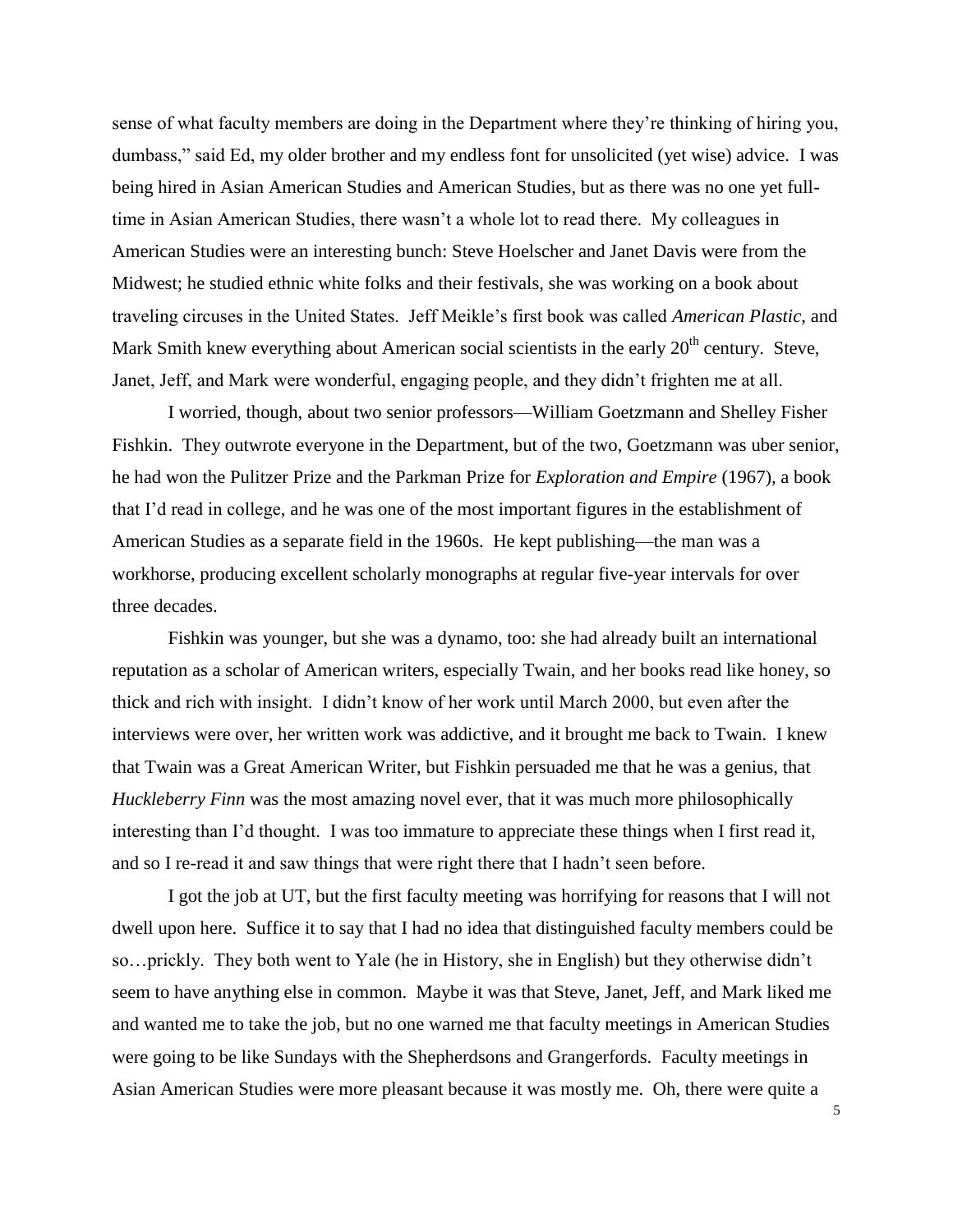few faculty members from other Departments that were committed to Asian American Studies, including Art Sakamoto from Sociology and Mia Carter from English, both of whom were excellent mentors, but I could tell that they were trying hard not to freak me out whenever we got together. On the other hand, my senior colleagues in American Studies were nice to me most of the time, just not always polite with one another. After several Sundays, though, I confess that I got to taking sides.

I don't think it's a good idea to glorify "American civilization," or even to talk of it as though it were not an oxymoron. I think *Huckleberry Finn* is one of the best American novels ever precisely because it is so critical of American civilization, and I think many of its central lessons apply as much now as they did back when the novel was first published. Professor Fishkin and I are not friends, we're not close and I haven't seen her in years, but when *Illegal Migrations and the Huckleberry Finn Problem* comes into the world, she's one of the first people who'll get a free copy. I'm not even sure she'll like the book nor approve of my own idiosyncratic reading of Twain, but her inspiration is undeniable, and so Professor Fishkin, if you're reading this now, thank you. I've read many other fine scholars of American culture and American literature while I was conducting research for the second chapter of *Illegal Migrations,* the one about *Huckleberry Finn*, and I remain convinced that Professor Fishkin is the most observant and finest Twain scholar of her generation or of any generation. She's made a convincing case that Twain is not just a great American novelist, but one of the most compelling theorists of American history and culture, as well as the first white American novelist to appreciate the African American vernacular in all of its variety.

Twain grew up in a society of nigger this and nigger that, he thought there was nothing wrong with slavery as a young boy and as a young man, and yet his moral vision evolved to a place where he saw the horror of white supremacy at the same moment that he saw African Americans as human beings. Jim is a fully-fleshed literary creation—he gets angry, exasperated, and frustrated. He is circumspect; he knows when it's safe to speak his mind and when he must hold his tongue. He must be smarter than all the white people around him, and he knows what to say, how to get revenge, and how to get out of a pinch. He is also a loving man—he expresses guilt and regret and longing, he misses his wife and daughter, and he treats Huckleberry Finn far better than Huck's own father. Jim is the only hero in *Huckleberry Finn*, the man whose actions have no moral ambiguity, even though his running away is illegal and it creates a moral crisis for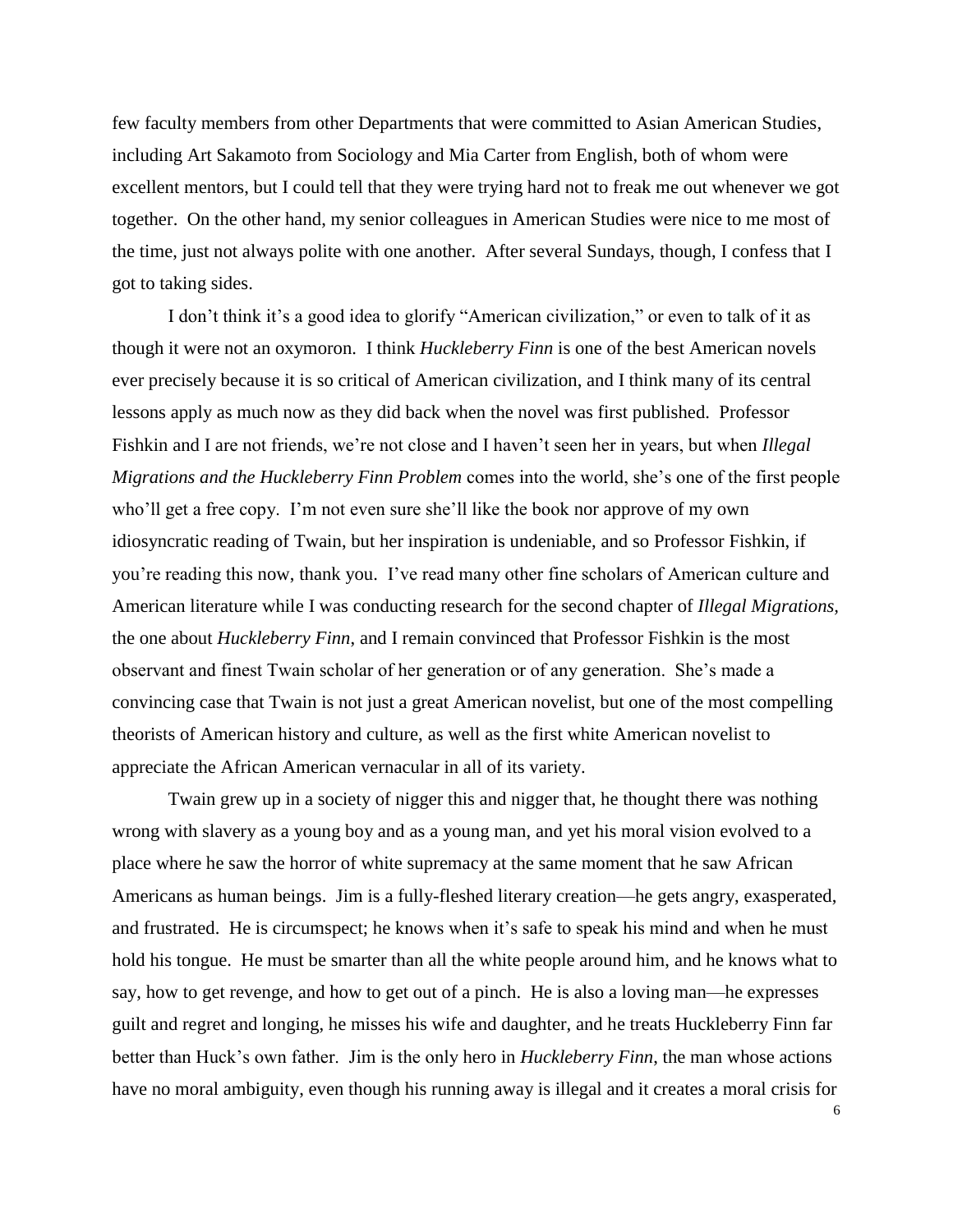the title character. Some scholars have said that Twain didn't know what to do with Jim as a free man, as he was at the end of the story, and maybe this was true, but then again, Twain would not have been alone in that confusion. Majorities of white people *still* don't know what to make of free black people (or Chinese people or illegal immigrants). It's not clear that they can see now what Twain saw so clearly more than a century ago, and so I hope that many of my own readers will revisit Twain once again.

*Treasure Map on My Hand*



The cover image for *Illegal Migrations* is from a painting by my sister-in-law, Ajean Lee Ryan, an Assistant Professor of Art at the Colorado State University in Fort Collins. Ajean had artistic sensibilities ever since she was a girl and her parents tried to talk her out of them. She persisted, though, through UCLA, the San Francisco Art Institute (where she met her husband Trevor Ryan), and Cal, where she finished her MFA. In 2000, her MFA work was on display at the University Art Museum in Berkeley, and it seemed to me the most interesting work in that entire exhibit by far. In her sculptures and installations and in her paintings, Ajean has explored some of the darker aspects of the domestic sphere—little girls appear as spiders, trapped in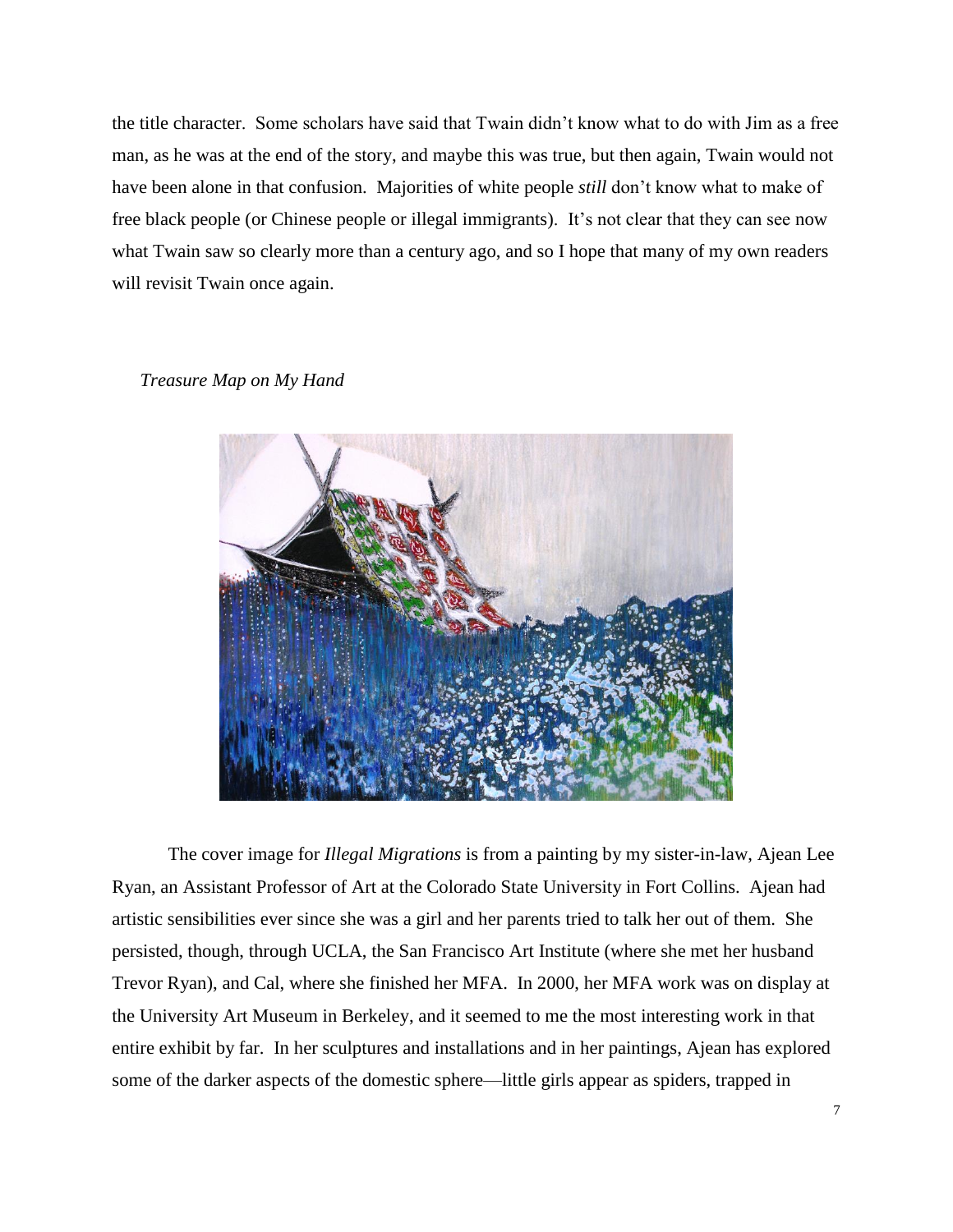complex delicate webs, they wear clothes that are both beautiful and constricting, and they live in houses that are dark yet beautiful. In an installation, Ajean used pink bubble wrap to create an expansive landscape, she put dead bees inside a few of the bubbles, and thus captured the compartmentalized quality of urban life in San Francisco and New York. From a distance, the installation was quite pretty, but in the dead bees, in their separated, anomic arrangement, Ajean seemed to be saying that our own social orderings aren't so different from the lesser life forms. One of her most striking photographs is of a bunch of ripe grapes, glistening and full, but all cut in half, each orb of grape exposing its fleshiness in a way that'll make you wince. Her landscapes are overpowering and brooding, where bright colors are surrounded in sharp contrast against backgrounds of murky tones.

Maybe because she's my sister-in-law, but I think her most recent work is a response of sorts to motherhood, just as her earlier work might be a response to daughterhood. For heaven's sake, she and Trevor named their kid Musa. Musa-like girls wear bright costumes in muted background colors; they dream of tigers and water and birds and flying; they wear crowns that evoke specialness and chosen-ness, but the accoutrements are tacky ornate in Ajean's art, made of cheap materials, the way a democrat might ridicule royalty. One of her images reminded me of an exchange I had with one of my own girls, where Isabel expressed a desire to be a princess, and I replied that monarchy was a bad idea. Most sensible people have overthrown or killed their monarchs, I said, even the little princesses. Isabel looked at me as though I had crushed her dreams, and I suppose this was because I did. An inner sorrow awaits little girls, most of whom were not born princesses anyway, and so much of that sorrow is socially-embedded: the world is full of danger, evil men and women surround them, and as much as we might want to protect them from that world, we are ourselves of that world, we *are* the danger, the dark colors crowding in, the tigers, the water, the people who make our kids feel always on the cusp of busted. We are not all Pap Finn, but I think most parents are prone to Pap Finn moments. You are (not) special, you are (not) chosen, you may very likely become a victim of some creepy thing, and I won't be able to protect you because *I* may be the creepy thing. Home is a spider web that is supposed to be safe, but it's also a place of death and killing.

The way Ajean tells it, *Treasure Map on My Hand* is a painting inspired by a photograph she saw in a magazine, an image of a raft that had washed up in Florida during the early 1990s, when Haitians were fleeing their country in droves, when our government was intercepting them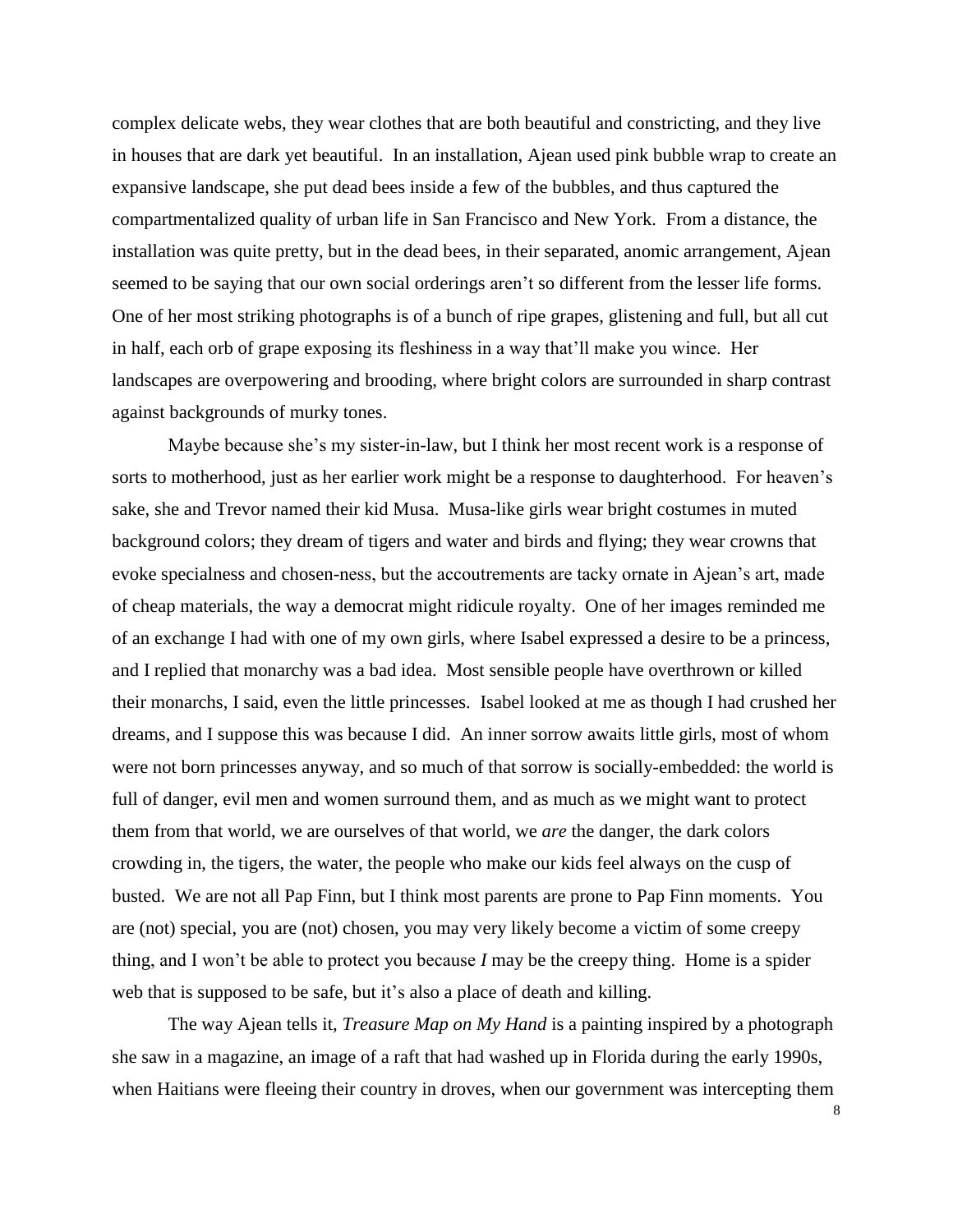at sea and shipping them back to their civil war or to the federal "detention facility" on Guantanamo Bay, Cuba. This raft made it to American shores, but none of the passengers did the boat had no people, it just had this beautiful, patterned blanket that had once protected the living from wind and sun. No one knows how many people died in the water during those horrible months, in small rafts like this one that were no match for the Caribbean Sea or the Atlantic Ocean. The painting is a stunning piece—the blackness in the interior of the raft, the blackness in the left corner, the contrasting blues and greens, bubble-like whites suggesting…suggesting what? People? Their souls? Are they floating to heaven? Are they sinking to the bottom of the dark blue ocean and into the blackness of that left corner? Looking at the painting as an American citizen, knowing that Americans had supported military dictatorships in Haiti, aware of how many poorer Haitians suffered under these dictators and their amoral, money-grubbing, land-hungry allies, and remembering how our government and our society did not want refugees from that place, the painting condemns the American viewer. Americans saw and didn't see the Haitians drowning all around them. Americans consider themselves very good people, but our own collective indifference made that raft a place of death and killing.

It throws you off, though: the image is all color and it's beautiful, massive, even, as it hangs now inside my entryway in Santa Barbara. Most of our visitors do not see the dead people or the sorrow, nor do they feel guilt or sense the commentary about human cruelty that the painting depicts. I saw this painting originally in Denver when it was hanging in an art gallery, and right away, I knew. I knew. Ajean had to beat out several hundred people to get her job as a professor of art, and she has extraordinary skill and all of this is obvious, and I'm no art critic nor formally trained in art, but this is an amazing piece of art. It's very haunting, one of her finest works, and it visits a darker place that most people—most Americans—would prefer not to see, if they ever, in fact, saw it in the first place. The painting is in my house because we are connected through Musa: Ajean was up for tenure, she needed time and space to work during this past summer, we agreed to watch Musa for about a month, and this painting was the only thing I wanted in return. *Treasure Map on My Hand* is a remarkable piece: the reference to domesticity and to regular simple objects is so distinctive of Ajean's earlier work, but its emotional depth suggests an artist coming into the height of her powers. This work is haunting and evocative.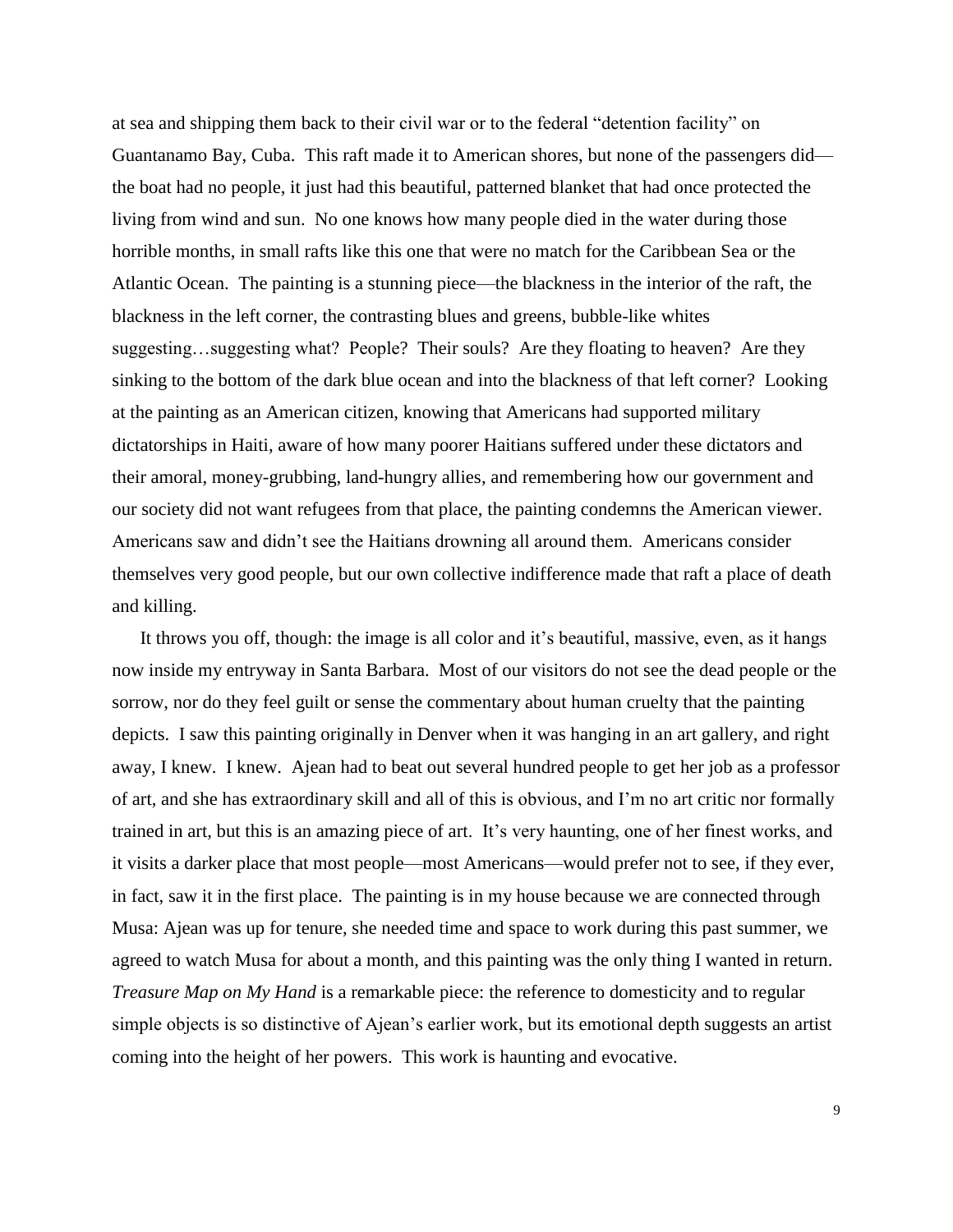*"Speak softly, don't wake the baby…"*

Gowan and I have three children. Zoe was born on May 11, 2000. The twins, Isabel and Sophia, were born on April 22, 2001. I liked the name, "Zoe," because it means "life," and because Zoe was born almost exactly one year after my mother had died. I was still bitter and grieving when I agreed "to let nature takes its course," but sure enough, a week later, Gowan was preggers, and there was Zoe in a hospital room in Berkeley in May, the most beautiful creature I'd ever seen. We weren't exactly planning for the twins either, and yet there she was again, pregnant in Austin, and with mono-amniotic twins. I didn't know what they were either, but varieties of freakish twinning can occur after conception, and sometimes twins do not develop in separate amniotic sacs. My twins have been sharing a room for eleven years now, but they were sharing an amniotic sac before that, and in such a way that they could have easily killed one another.

Mono-amniotic twins are prone to "accidents." Cords get wrapped around one another. There is constriction and oxygen deprivation. Death can come suddenly, and when one twin dies, it can poison the other, too. Their odds were not good. 50/50. For two months or so, Gowan was hooked to fetal monitors every day to see if anything bad had happened. The twins made it into the world in a bloody mess on the evening of April 22, when it was getting hot in Austin and when I wasn't ready to be a father again. I didn't get Gowan anything—no flowers, or candy, or fried chicken, which was what she'd wanted the morning after Zoe was born.

The twins were way too small: Isabel was under three pounds, Sophie was barely over three pounds. Sophie had a blood clot about two days after the delivery. They were in the neonatal intensive care unit within minutes of being "born," and we would visit them there for three or four or five or six or seven hours every day, taking turns holding them, which was difficult because they were so wired to different machines, and it was hard to tell which ones were essential or which ones were just noisy. The NICU was a sad place. Several babies died while my twins were in the NICU. The twins were there for seven weeks, and even when they were sprung from the hospital, we had to take monitors with us, attached to each twin, and these were supposed to beep when a heart stopped. The twins were given caffeine to reduce the chances that that would happen.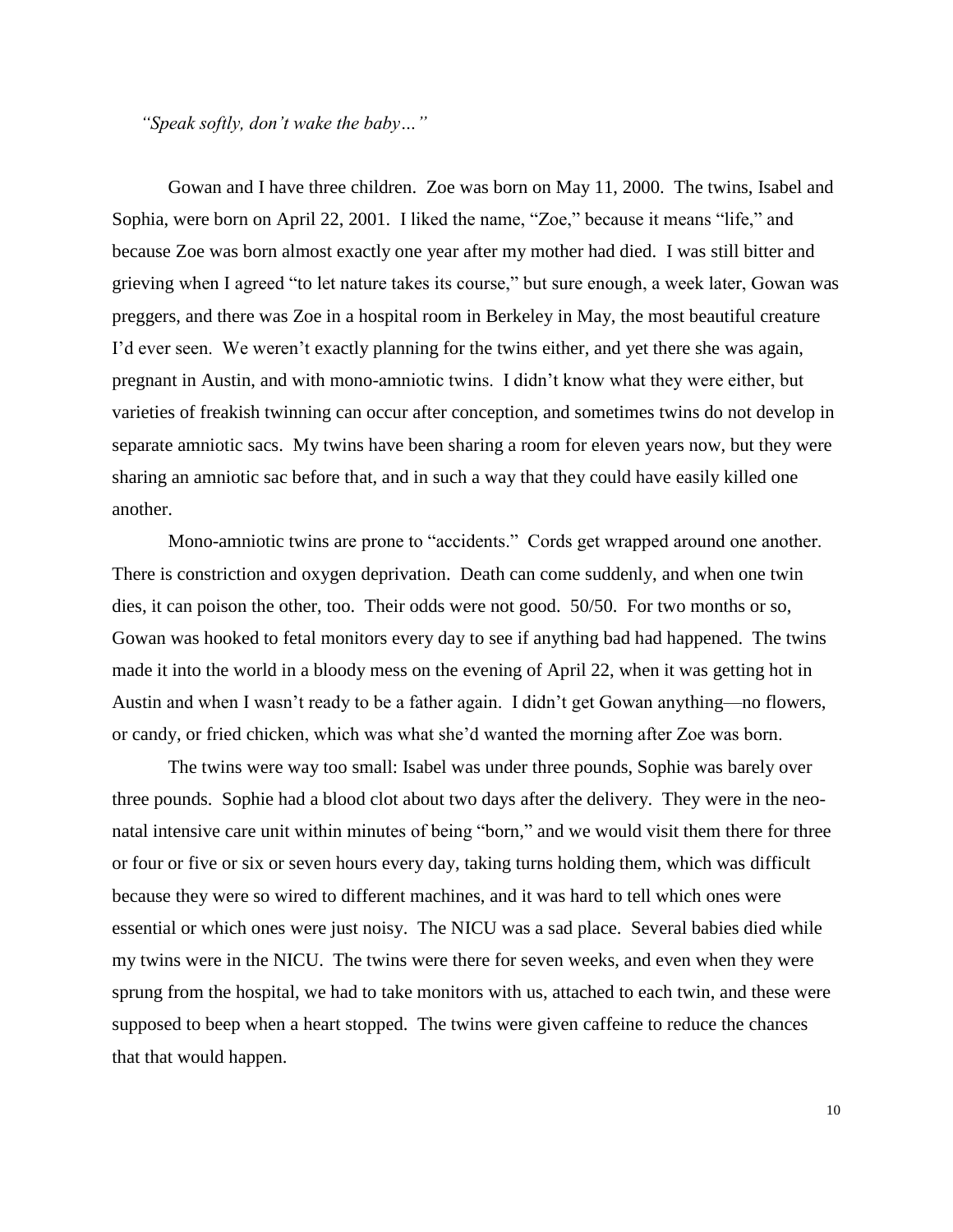Writing about it now, the whole thing was surreal and has the quality of a dream. Did it really happen that way? Was it so stressful? I can't remember well, and perhaps it's just as well. Looking at Isabel now, healthy as a pony and as tall as Zoe, you'd never guess that she was the smaller twin, the one who'd had heart trouble. Sophie, however, wasn't as unscathed. Sophie has cerebral palsy, caused by oxygen deprivation that had occurred sometime before or after the delivery. Sophie's had trouble walking and didn't stand on her own until she was almost four. She's worn braces since she was three, and she needs crutches and a walker, and she uses a wheelchair for longer distances, and she's already had three surgeries of various kinds on her legs and feet to correct for this, that, and the other thing. Intellectually, Sophie's been fine, and considering how things could have gone, this is an enormous blessing.

That she is alive and upright is a miracle of sorts, but children in general are miracles. Sophie, Isabel, and Zoe are marvelous girls. My daughters are stunning, beautiful, and talented young women now, and I do hope they each take after their mother. For many years, dinner has been my favorite time of day, as it's the special time where we sit and eat and talk and goof. Gowan's a better "cooker," and when we have these set meals, I'm reminded every day how lucky we are to have each other, how lucky I am to have this family. They've rooted me, and sometimes, I feel ambivalent about that rootedness—I catch myself thinking that I would write more often if I'd had fewer children, if I didn't have to do math with them (which puts me and them in a crabby mood not conducive to writing) or help them find the Seven Wonders of the Ancient World or take them to the library or go buy more school supplies or figure out whether she actually needs that next operation. I have colleagues who travel the world, and they send annoying emails "sent from Guangzhou" or from "fieldwork in Paris." I would have more time and money if not for these varmints. And yet surely I'd be a lot dumber if not for the children, if I didn't get to see and to experience the world through their eyes.

This is because Isabel just sees things in unique ways, Zoe is razor sharp, and Sophie exceeds all expectations. That kid has trouble walking but she can swim like a sunfish, something I didn't think was possible until her mother proved otherwise. Zoe can play the violin like the devil himself had taught her. Isabel is empathy and creativity incarnate, and to depths unusual for any man, woman, or child. These girls are incredible. Being a father to them has been a terrific experience, and I'm quite convinced that I've gotten more out of being a dad than I've put into fatherhood. I know how much they mean to me because when I'm planning for a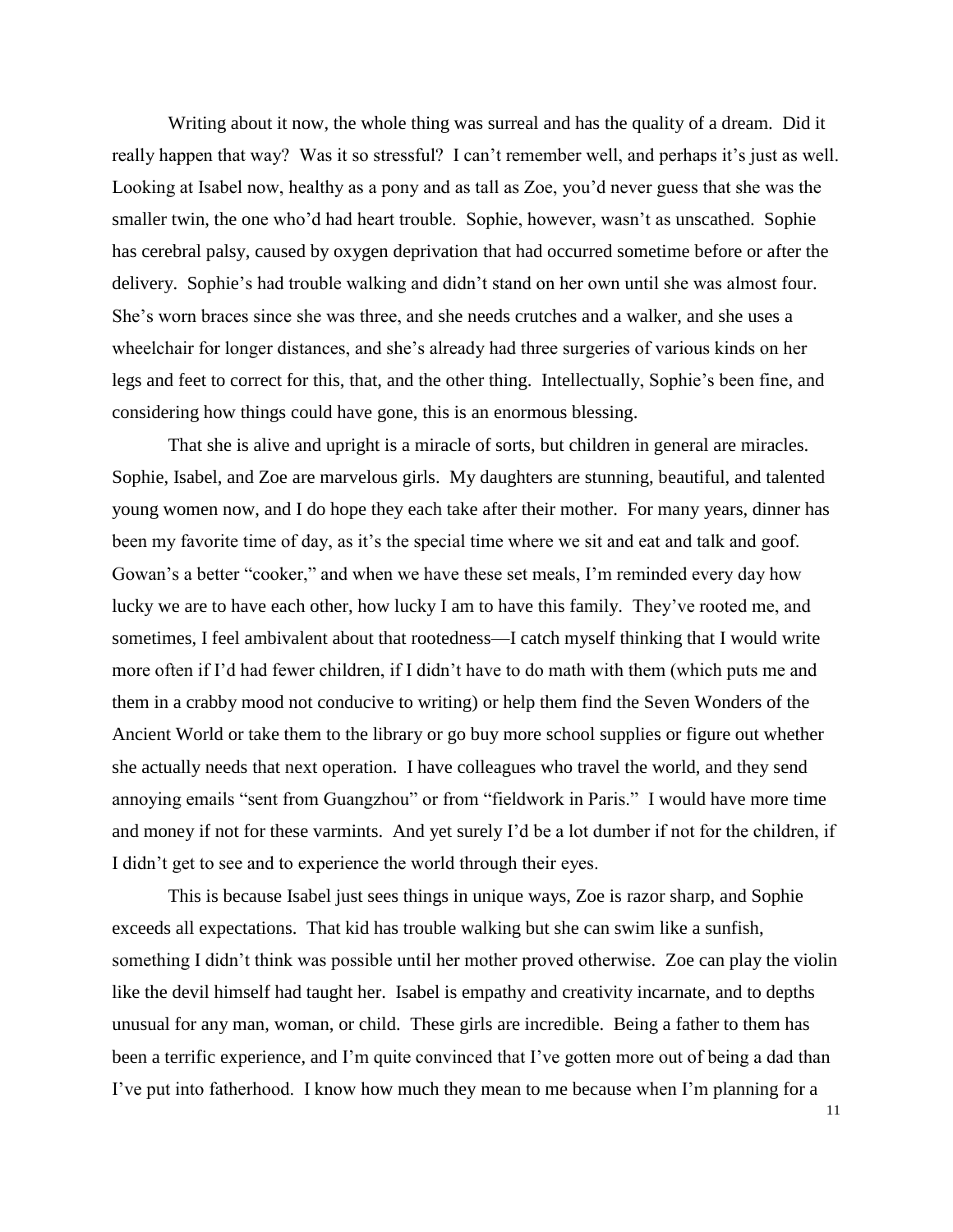trip, I'm excited to get away, but when I'm away, even for a day or two, I get to missing them, and I want dinner again at my house, surrounded by these girls and their mother. Being apart for longer periods of time—I'm not sure how I would do it. I get into a funk when I'm away for longer than three or four days, and I rarely do such long trips anyway. Even when I'm writing nowadays, I think about the girls, about what I'd like them to learn and to read. I'm discovering that even my academic writing is directed toward them, or rather to the versions of the young women they will become right before my very eyes.

I'm writing about my family now because the epigraph for my book comes from a song by Los Lobos, "A Matter of Time," and the song itself is a conversation between two parents, and it takes place when the baby is sleeping and one of the parents is about to leave the family. The poetry of the song is spare and simple:

- 1 Speak softly, don't wake the baby. 2 Our life, the only thing we know. Come and hold me once more Come and tell me once more, Before I have to leave, Before you have to go, Everything will be fine Though it don't feel right. And I'll send for you, baby, Will it be like I hope, Just a matter of time. Just a matter of time?
- 
- 'Cause there's a lot of work out there That there's a better world out there,
- 3 And I hope it's all it seems. 4 Walk quietly, don't make a sound, Not another empty dream Believe in what you're doing, There's a time for you and me I know we can't be wrong. In a place living happily. Don't worry about us here, It will be alright. And we'll be there with you, Just a matter of time.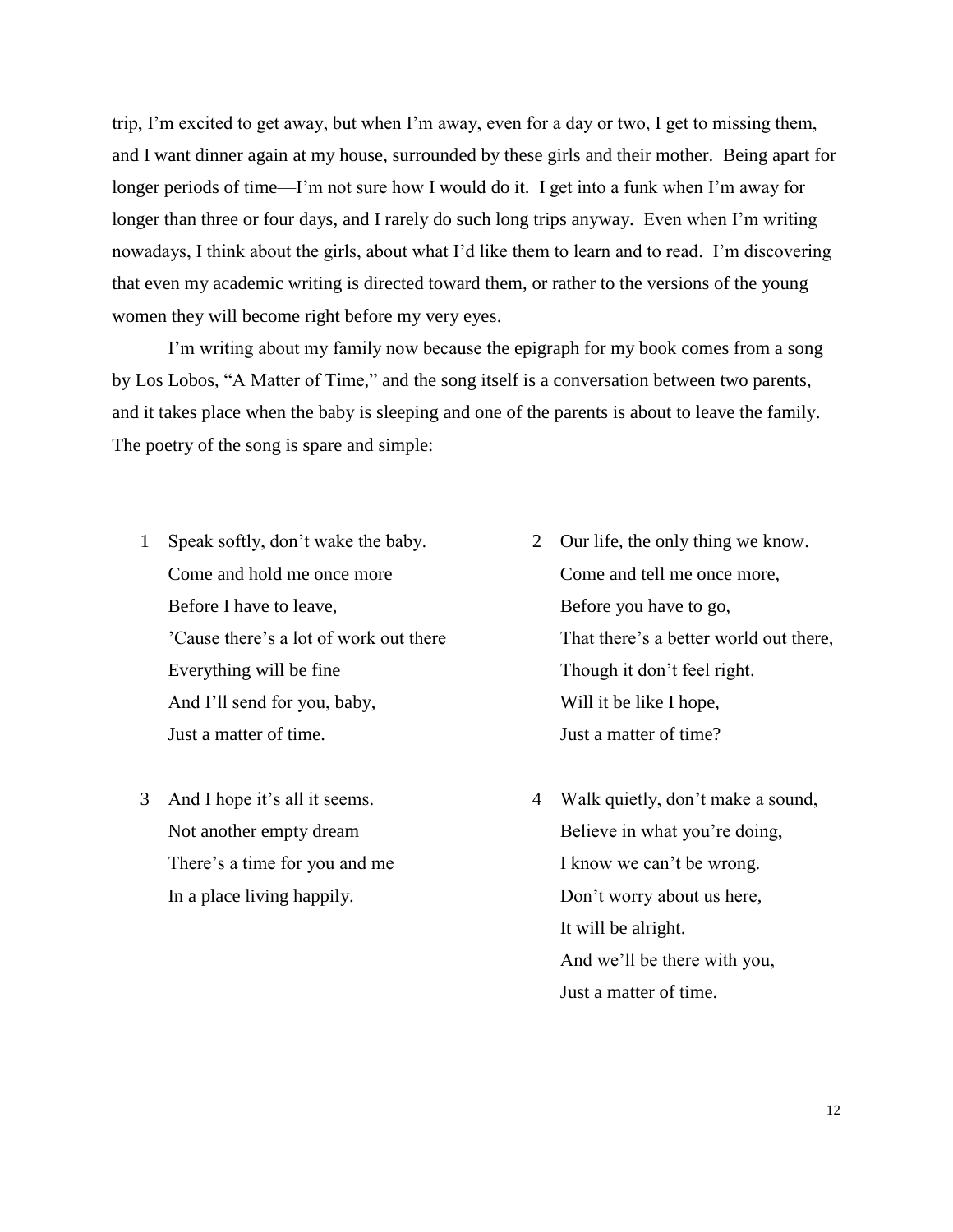5 And we'll all be together, Just a matter of time. A matter of time, We'll be together In a matter of time. You and me, a matter of time, It will be like I hoped, A matter of time.

I love this song, I must have heard this a thousand times, and when this song first appeared in 1989, it still wasn't CDs but LPs, and this was one of the last LPs I'd bought. I played this song for my mother, and she much preferred it over other songs on the album, like "Don't Worry Baby" or "I Got Loaded." "A Matter of Time" is so versatile—it's not clear whether the husband is leaving or it's his wife who's leaving; it's not clear how long they plan to be apart; and it's not obvious whether the couple is even heterosexual.

One can also imagine a wide range of voices filling the song: an Irish peasant leaving for New York in 1830, his wife reassuring him that it won't be "another empty dream"; a Chinese man leaving his wife and child in the mid-19<sup>th</sup> century, headed for California, his wife telling him not to worry, "We'll be alright"; or a fugitive slave (Jim, maybe) running away because he's about to be sold, leaving his wife and child to find freedom first, then "to send for you, baby, just a matter of time." My father-in-law left from Korea for graduate school in the United States in 1972, when my wife was about two years-old and Ajean was a baby, and I'm certain that he and my mother-in-law spoke in tones similar to these phrases. We live in an age of migration—so many mothers and fathers have left their families to find work, and with hopes and aspirations that are universal and similar and always with that hope of reunion. "We'll be together." "It'll be like I hoped."

David Hidalgo and Louie Perez of Los Lobos have written some great songs together, but this one is special for me because of its subtle poetry and the understated musical arrangement. They wrote the song during a time when illegal immigration was an emergent public concern, when many Americans insisted that "illegal aliens" were a national threat, and that they should all be deported. "Walk quietly, don't make a sound." Is this what a wife might say to a husband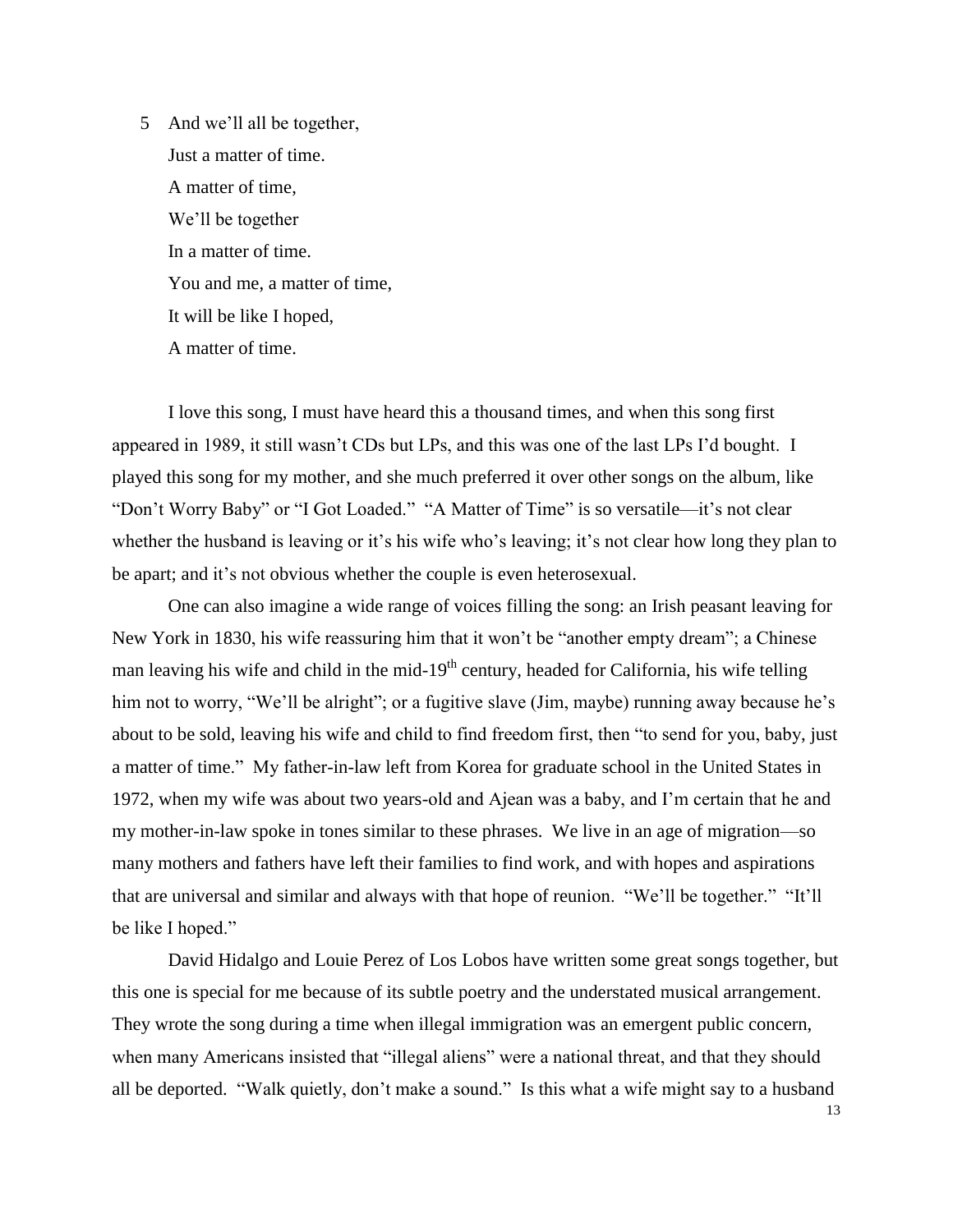crossing illegally into the United States, as hostile as that place was becoming? Lay low, don't draw attention to yourself. "Believe in what you're doing, I know we can't be wrong." You may be illegal, you may be undocumented, but how is it wrong to want better for yourself and your loved ones? The pursuit of happiness underlying the song itself suggests the pull of a profound American dream, and the dream lies at the core of the desires expressed by these immigrants. And yet the separation is so painful: "there's a better world out there, though it don't feel right." How could it possibly feel right to leave your family, even if it's to support your family?

My own children have meant more to me than anything in the world, this life we have is full of love and caring. We've made a remarkable family for one another, and the thought of being apart is now unthinkable. Because we are affluent, because the wife and I have found a way to live together through all of the stress and hardship, we will never have to experience such a separation. But for many millions of immigrants nowadays, long separations are a fact of life: immigration rules in the United States and in other countries have developed in such a way as to discourage the migration of poorer families. Poorer people in general have a much harder time coming lawfully to affluent countries, including the United States.

Yet to survive, with few other options available, mothers and fathers have migrated alone, often illegally, to find work and to support their loved ones in the countries they've left behind. For these people, crossing international boundaries is dangerous and expensive, and so the separations from their families have grown longer and in many cases, much more painful. Remittances—money sent from migrants working abroad to their families back home—have grown tremendously in recent years, but as many sociologists and social scientists have insisted, money doesn't replace the constant, daily connections between parents and children, the loss of which can cause great suffering. Many immigrant women in the United States take care of other people's children to support their own children. As they play with and care for babies that are not their own, they are reminded every minute of what they're missing.

After having children of my own, this song meant something very different to me, and it resonates with a sorrow and a hope that captures the complex emotions that I feel now about my academic work and my professional life. As I was writing *Illegal Migrations,* I listened to this song many times, just as I listened to *Kiko* (1992) in its entirety many times. Music puts me in a mood to write, especially Los Lobos, and I've listened to so much of their music that it would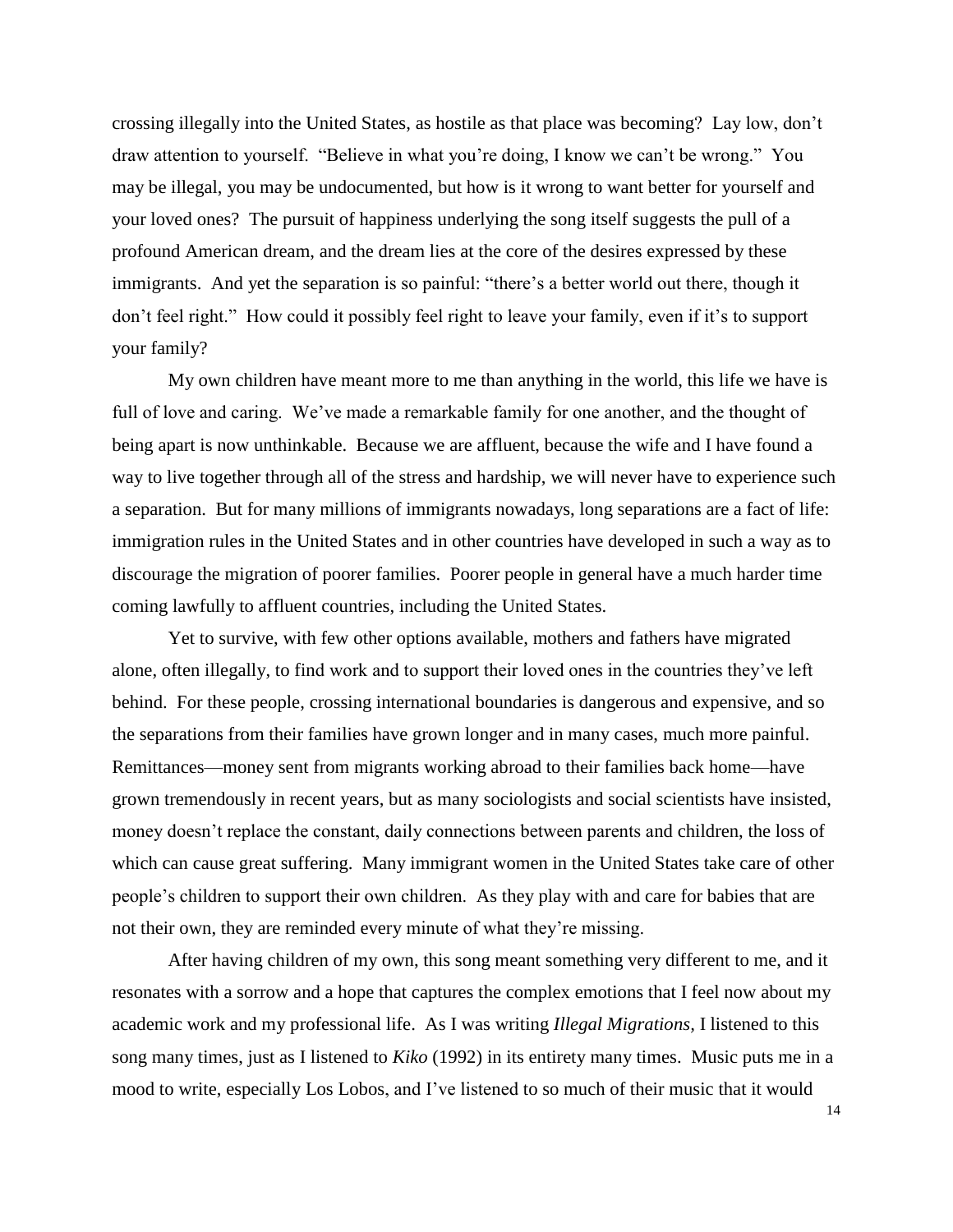have been odd not to include some reference to the band in this book. Like many good things in my life, Los Lobos was an Ed thing, a group he picked up from his hippie days in Berkeley and passed on to me.

To acquire the rights to quote the first three lines of "A Matter of Time," I got in touch with the attorney for Los Lobos. After a few emails back and forth, she said that "the writers" wanted to see copies of the manuscript, and so I sent two copies, along with a letter about why I wanted to use this song as an epigraph, and they agreed within a week to let me quote from the song. I promised to send them two copies of the book when it was published. I've been a fan of this band ever since high school, and so it's with special pleasure that I'm quoting my favorite Los Lobos song right there in the epigraph. In interviews, Louis Perez has said that "A Matter of Time" was written during a moment when the band had to make some decisions—was it going to be a rock, punk, folk, Mexican American band that cranked out popular hits, or was it going to tackle more complicated personal, political, and socially conscious music that spoke to the unique experiences of the people and communities they knew best? In many ways, the band did both—"A Matter of Time" is not a political song per se, but it tells an enduring story of loss and longing, it humanizes this family, and this conversation between these two parents stays with you.

Something strange happened to me after becoming a father—I came to understand much better the sacrifices that many parents make for their own children, the intense love that can connect and bind a family together, often across vast distances, and the palpable sense of worry and hope that just becomes a part of one's life as a parent. My in-laws tell me that it never goes away, that sense of worry. This song still speaks to me on all of those levels. You hope for that family in that song, that their dreams do come true, and that they'll be together again. When I left for graduate school in the fall of 1991, I was so ready to get away, but when I was away, I missed my brother and my mother so much, and I came to appreciate how much I loved and needed them. We grew up without a father, but when I became a father, I also understood what my brother did for me, how much he did for me. My first book was dedicated to my late mother—she passed away in 1999, when death became the cruelest of distances. After mom, though, I've wanted to dedicate a book to my big brother. This one is for Edward. I like that dedication, as it honors the best big brother ever, and it still suggests that there will be more books to dedicate, too, for the wife, for the girls, maybe for each lovely one of them.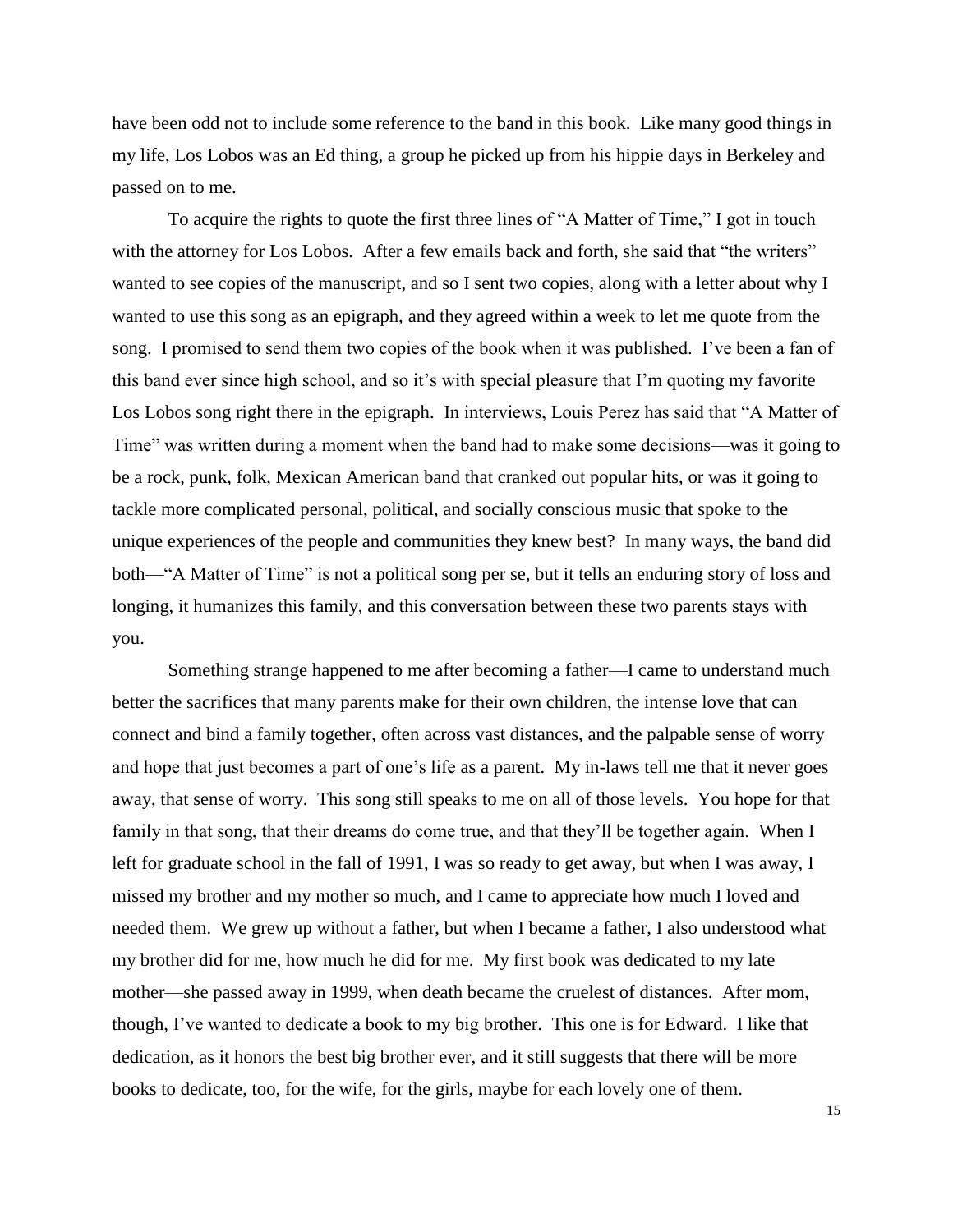## *Mending Wall*

Simple, direct speech, a conversational tone, the sound of a distinctive voice or a clear image rendered on a two-dimensional page—these are so hard to achieve as a writer, and yet for some, the right poetry and language seem effortless. I haven't tried to memorize Robert Frost, but his poetry has lived constantly in my memory. The sound of his poetry is so original, so plain, and yet so profound, that I've committed many of his poems to memory with no effort whatsoever. Pablo Neruda, Langston Hughes, William Shakespeare, and Kahlil Gibran have written poetry that is wonderfully sticky in the same way, and yet for me, Frost has been the stickiest of all. When I'm writing, his poetry often pops up in my prose, and it's amusing to see some of his passages there when I'm trying to summarize a long paragraph or a section. Frost has a way of saying what I'm thinking, and I've known the poems so long that it's more likely that they've shaped what I'm thinking and what I've been thinking for as long as I've been thinking. In *Illegal Migrations*, there are numerous passages from Frost, and I'm sure they're easy for some of you to pick out, too.

This year, my daughter Zoe is reading S.E. Hinton's *The Outsiders* (1967), and I also remembered my first Robert Frost poem in that book.

> Nature's first green is gold, Her hardest hue to hold. Her early leaf's a flower; But only so an hour. Then leaf subsides to leaf. So Eden sank to grief, As Dawn turns into day. Nothing gold can stay.

When I was thinking about the various meanings of the word "company," and thinking back to *Huckleberry Finn* and the moments when Huck and Jim were alone, floating on the raft, the image of them together reminded me of this poem again, and so you'll see a reference to that toward the beginning of Chapter 3. Johnny and Pony Boy discuss this poem in *The Outsiders*,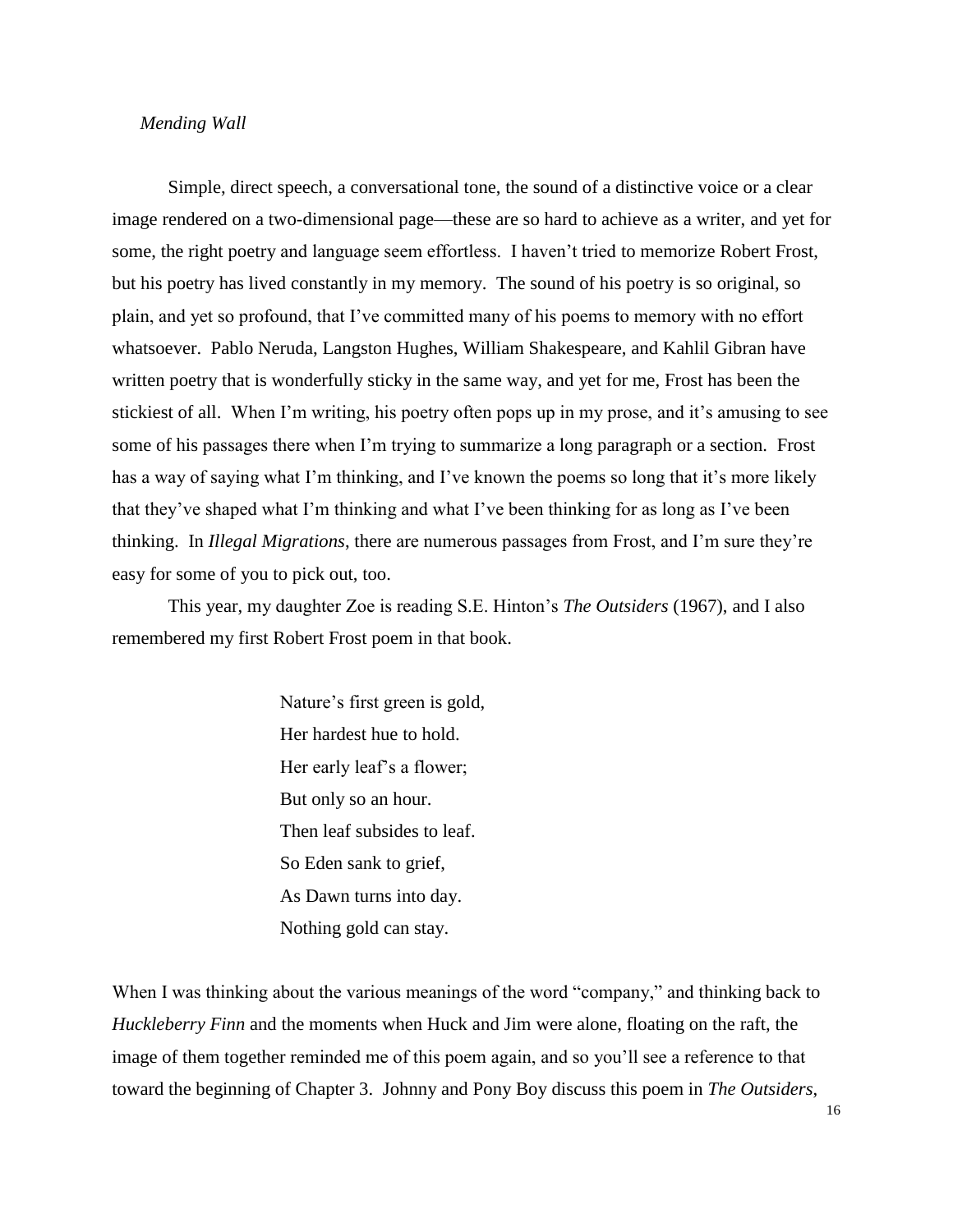and for these boys, it's about losing your innocence and coming into an awareness of the bitterness of life; they, too, are alone and cut-off from the wider world when they consider the meaning of Frost's poem. After Johnny dies, the poem seems more funereal for Pony Boy, a meditation about mortality and the fall. As in *Huckleberry Finn*, it's the broader social world with its expectations and problems that intrude upon people who might otherwise be able to enjoy one another in a purer sense. The references to "nature" and "Eden" suggest, though, that as much as "nature" cannot hold on, people cannot remain true or innocent either. It's just not in us. Frost's short masterpiece is one of his saddest and darkest.

Consider another Frost:

Two roads diverged in a yellow wood, And sorry I could not travel both And be one traveler, long I stood And looked down one as far as I could To where it bent in the undergrowth;

Then took the other, as just as fair, And having perhaps the better claim Because it was grassy and wanted wear, Though as for that the passing there Had worn them really about the same,

And both that morning equally lay In leaves no step had trodden black. Oh, I marked the first for another day! Yet knowing how way leads on to way I doubted if I should ever come back.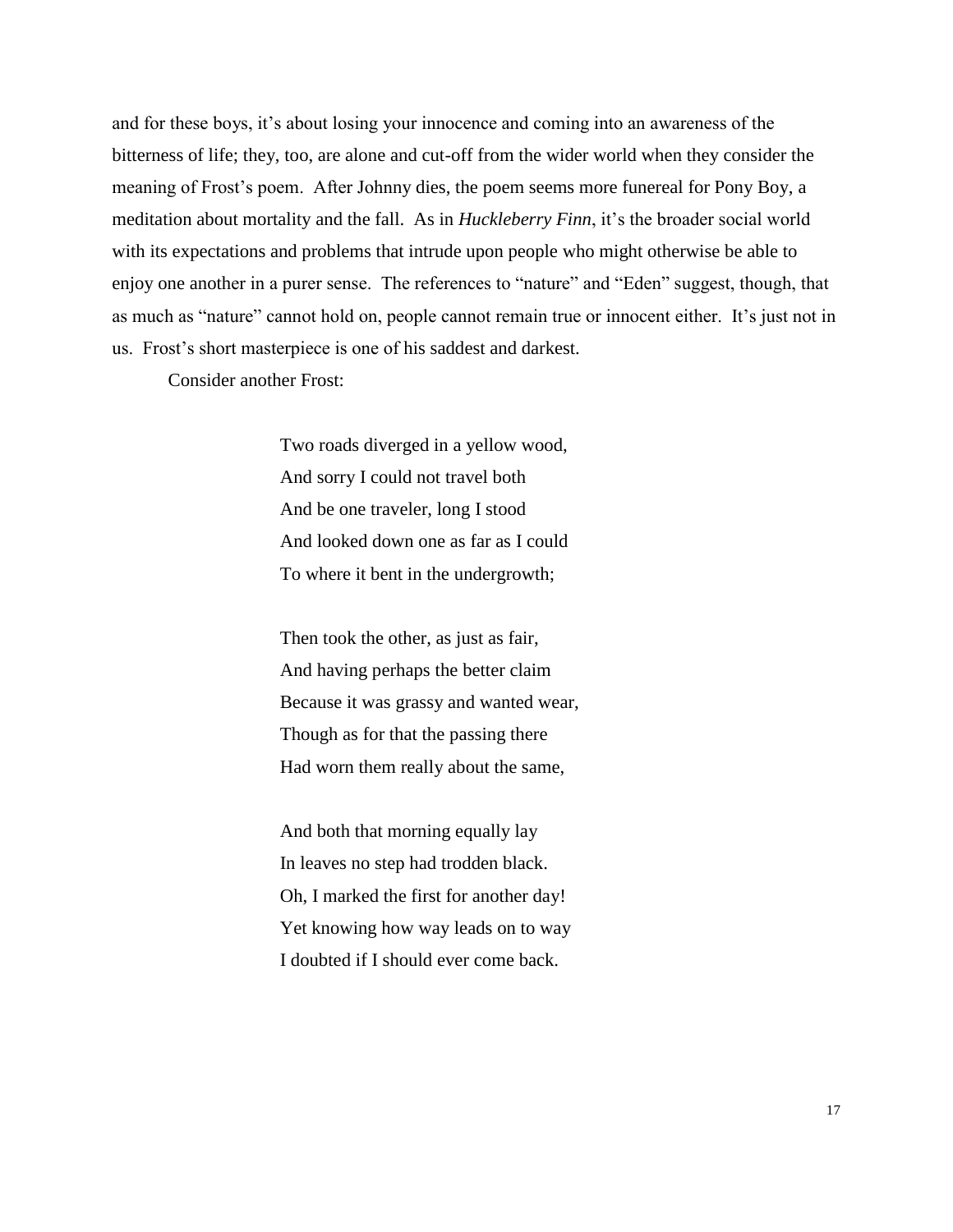I shall be telling this with a sigh Somewhere ages and ages hence: Two roads diverged in a wood, and I, I took the one less traveled by, And that has made all the difference.

Volumes of scholarly commentary have been produced about this famous poem, and a great many readers say that this one is their favorite Frosts. It's not my favorite, but it seems to me the most ambiguous, the one where the speaker of the poem can't really tell whether the choices he's made have or haven't been the best. Being from an immigrant family, I've grown up with people who live in the midst of a similar confusion: should I have come to America, or would I have been better off in Korea?

These questions came in circles every time my mother's family got together, and now I hear them again when my in-laws get together, too. Korea was once very poor, completely authoritarian; I hear it's not so bad now. My father-in-law was quite sure that he was making the right choice by coming to America, and by sending for the rest of his family, but when he visits with his old classmates during reunions, he's not so sure anymore. Many of his friends did fine. Coming to America certainly "has made all the difference," though, but was it ultimately better for my father-in-law and his family? Hard to say.

Even when so many Koreans were leaving in the 1970s, his family's departure and my family's own departure were still unconventional paths, "the one less traveled by." I had a dinner one evening with a visiting scholar from Korea and his wife; he was a professor, she was a federal judge in Korea, and the conversation revolved around whether I would have been as "successful" in Korea as I'd been in the United States. Of course, said the professor, John is smart, he would have done fine, and there are lots of scholarships for poorer kids in Korea; no way, said the judge, he might be smart, but John's parents were divorced, scholarships were tough to get without the right connections, and life in Korea in the 1970s just wasn't the same as it is now. As interesting as this conversation was, it's not like any of us could go back and repeat the experiment: way leads on to way, and it wasn't my choice anyway. My mom chose for me, and so being a Korean American wasn't really an identity that I chose, was it? In this age of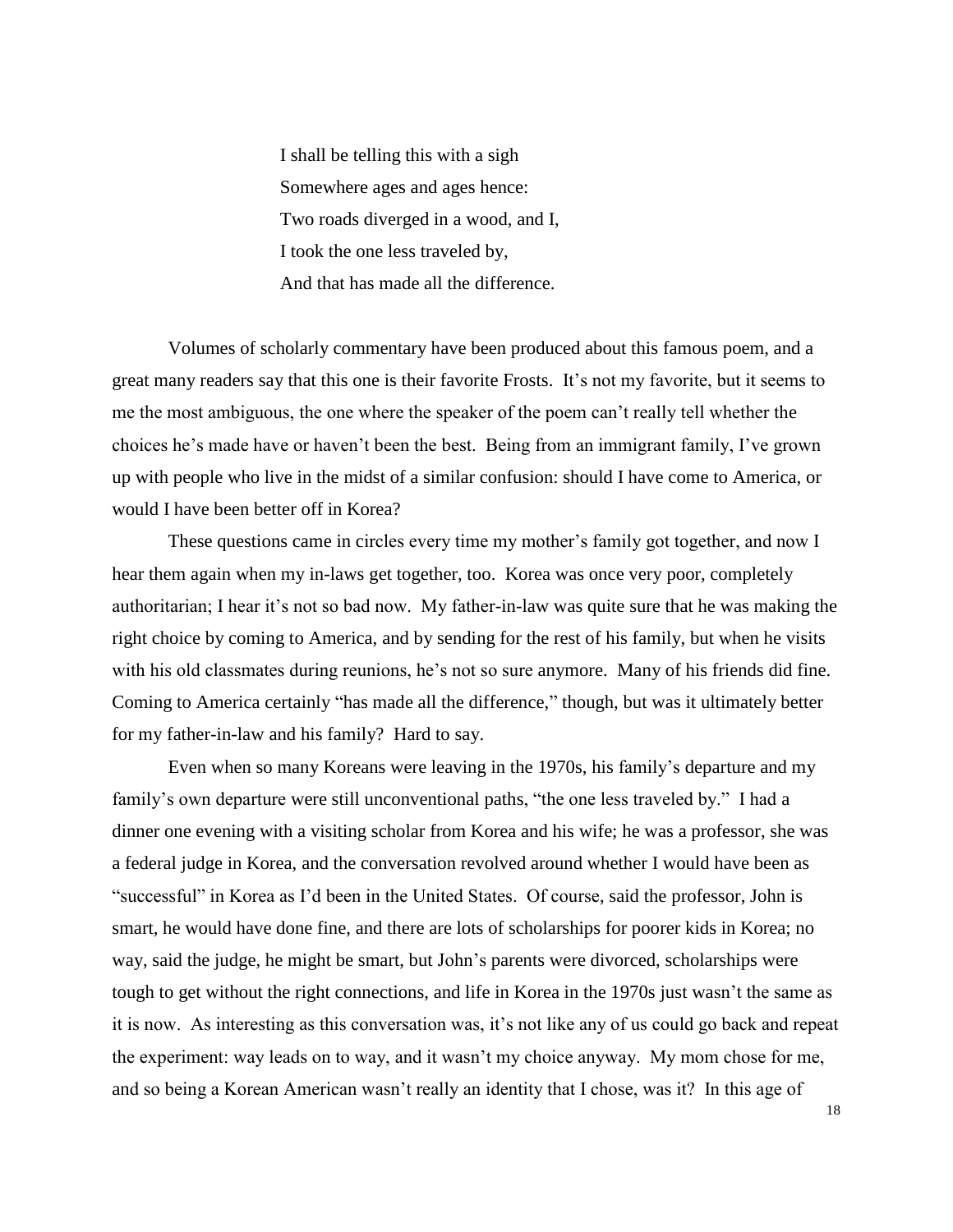mass migration, a lot of people have faced "two roads diverged in a yellow wood," and as ambivalent as they may feel now or in "somewhere ages and ages hence," their choices do "make all the difference." You'll catch the reference to that last phrase in Chapter 1. The poem's genius lies in its meditation about human choice, and how it does and doesn't ease that bothersome feeling that randomness governs our lives.

This sense of ambivalence comes up also in the context of boundaries erected against others, the kind that are built to make others feel unwelcome, and so "Mending Wall," another Frost poem, is quite appropriate:

> Something there is that doesn't love a wall, That sends the frozen-ground-swell under it, And spills the upper boulders in the sun, And makes gaps even two can pass abreast. The work of hunters is another thing: I have come after them and made repair Where they have left not one stone on a stone, But they would have the rabbit out of hiding, To please the yelping dogs. The gaps I mean, No one has seen them made or heard them made, But at spring mending-time we find them there. I let my neighbor know beyond the hill; And on a day we meet to walk the line And set the wall between us once again. We keep the wall between us as we go. To each the boulders that have fallen to each. And some are loaves and some so nearly balls We have to use a spell to make them balance: "Stay where you are until our backs are turned!" We wear our fingers rough with handling them. Oh, just another kind of out-door game, One on a side. It comes to little more: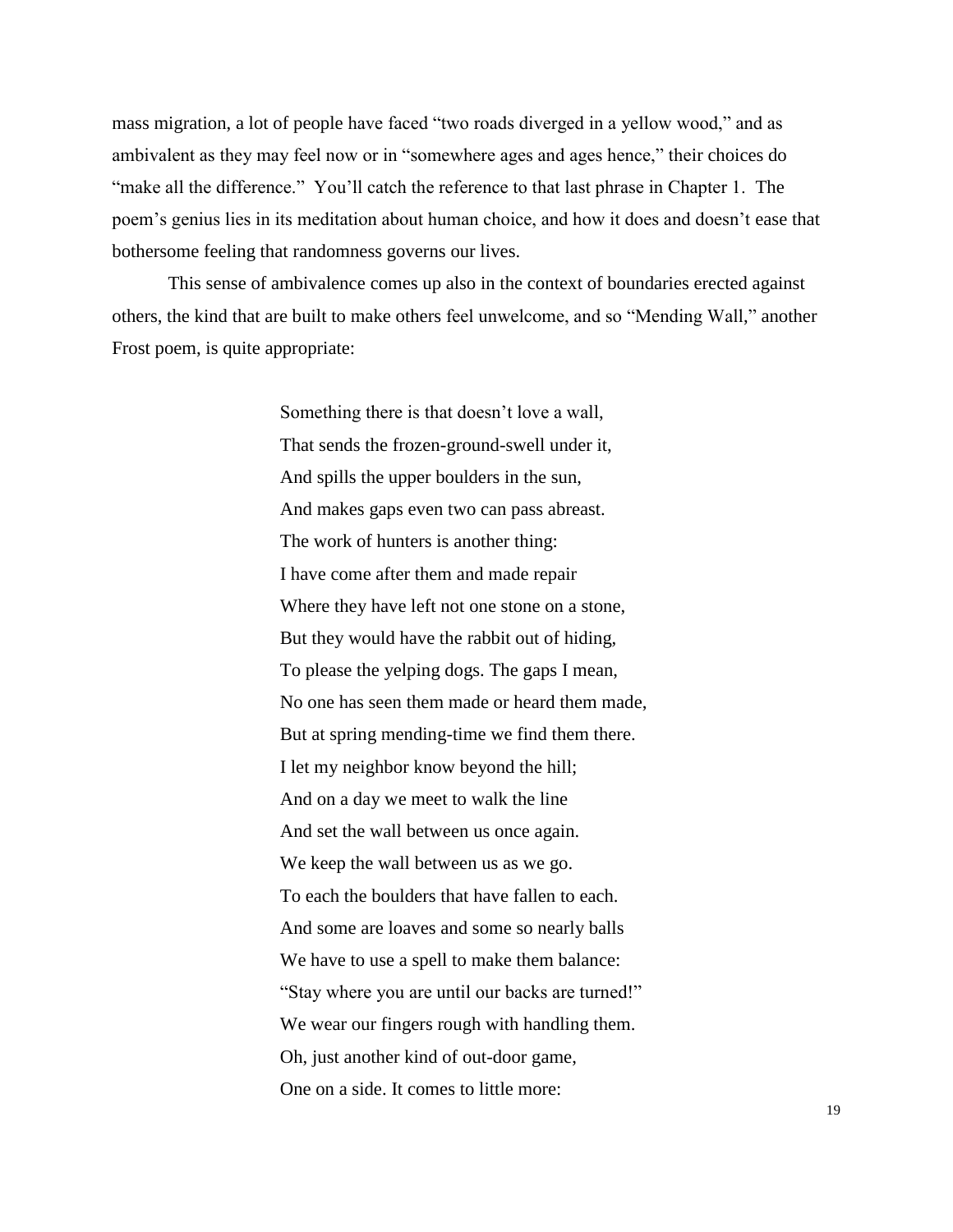There where it is we do not need the wall: He is all pine and I am apple orchard. My apple trees will never get across And eat the cones under his pines, I tell him. He only says, "Good fences make good neighbors." Spring is the mischief in me, and I wonder If I could put a notion in his head: "Why do they make good neighbors? Isn't it Where there are cows? But here there are no cows. Before I built a wall I'd ask to know What I was walling in or walling out, And to whom I was like to give offence. Something there is that doesn't love a wall, That wants it down." I could say "Elves" to him, But it's not elves exactly, and I'd rather He said it for himself. I see him there Bringing a stone grasped firmly by the top In each hand, like an old-stone savage armed. He moves in darkness as it seems to me— Not of woods only and the shade of trees. He will not go behind his father's saying, And he likes having thought of it so well He says again, "Good fences make good neighbors."

As I'd mentioned in Chapter 9, Senator Jeff Sessions of Alabama did say, "Good fences make good neighbors," during a debate about expanding the border fence with Mexico in 2006. A few reporters thought that he was quoting Robert Frost, but others suggested that he was just repeating this truism that appears twice in Frost's poem. Sessions might have been as unthinking as the "old stone savage," repeating and redoing endlessly a phrase and a boundary that don't make much sense. There is, of course, in this poem, too, a sense of ambivalence—we do seem to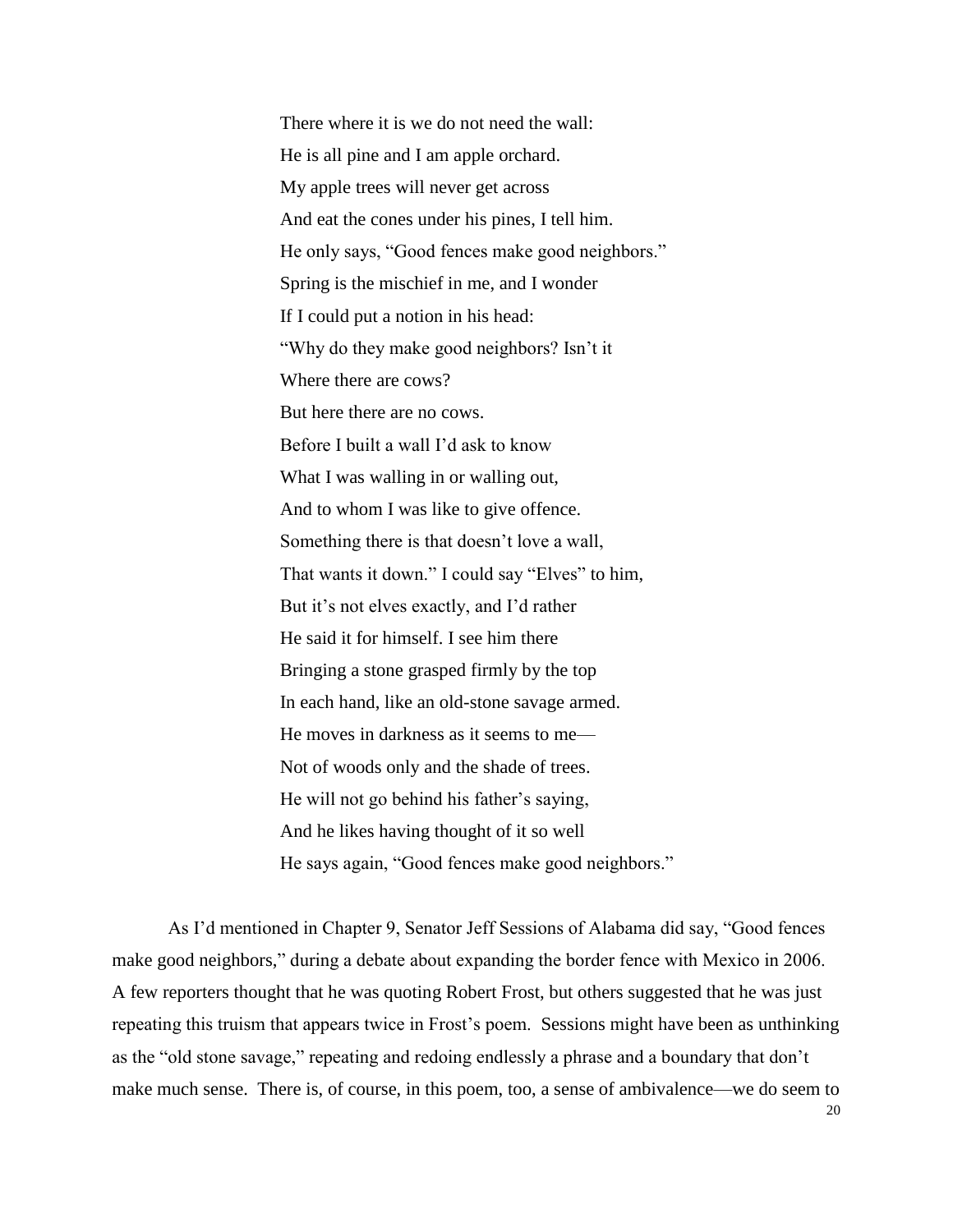need boundaries, even though "something there is that doesn't love a wall," and yet the argument of the poem seems to be that these boundaries should perhaps be more thoughtful and thought out, rather than mechanical and rote. *Why* do we need this wall? Walls shouldn't be something we do just because we've always done them.

Again, from my own skewed perspective as an academic, as someone who's thought for a while about political boundaries between people, "Mending Wall" captures a divide between those of us who think that national boundaries are unfortunate, outmoded expressions of sovereignty, and those who can't seem to build them fast enough. Most political boundaries are imaginary or pegged to shifting landmarks: the Yalu River, the Rio Grande, or the U.S.-Canadian border. Many borders are not what they once were: the line between France and Germany, for example, was once laced with bombs and fences and lethal obstacles; now, a traveler hardly notices moving from Germany to France or vice versa, along the multiple rail lines that now stich these two countries together. And whether you're on one side or the other, you'll be using the same money anyway, a fact that would surely surprise the Germans and French of six decades ago. These places that once had lethal borders seem to have gotten over them. They seem to have disarmed fine, too, as there is now no thought of one declaring war against the other.

In contrast, places that still have hard boundaries nowadays are sad places: the U.S.- Mexico border; the DMZ between the Koreas; or the new walls between Israel and Gaza. They're usually built to keep out "threats" to the nation, but these threats often present themselves in the form of desperate people. The border between the United States and Mexico is a one-sided thing, designed to keep out the most desperate Mexicans, because people who are not the least desperate in Mexico can usually ignore it. In an age of air travel, walls are most obviously built for people who can't afford plane tickets.

Indeed, the trouble with political boundaries nowadays is that they are often designed with poorer and less fortunate people in mind, people who are perceived and coded as threats, burdens, and criminals. Even if they get beyond the walls and barriers designed to keep them out, there are still laws and policies that make them vulnerable and place them under a constant surveillance. They are "non-people": without formal identification papers, they're at the mercy of an ever widening system of federal and state cooperation that can "remove" them from the country more quickly and easily than ever before. Such people may have "rights," but they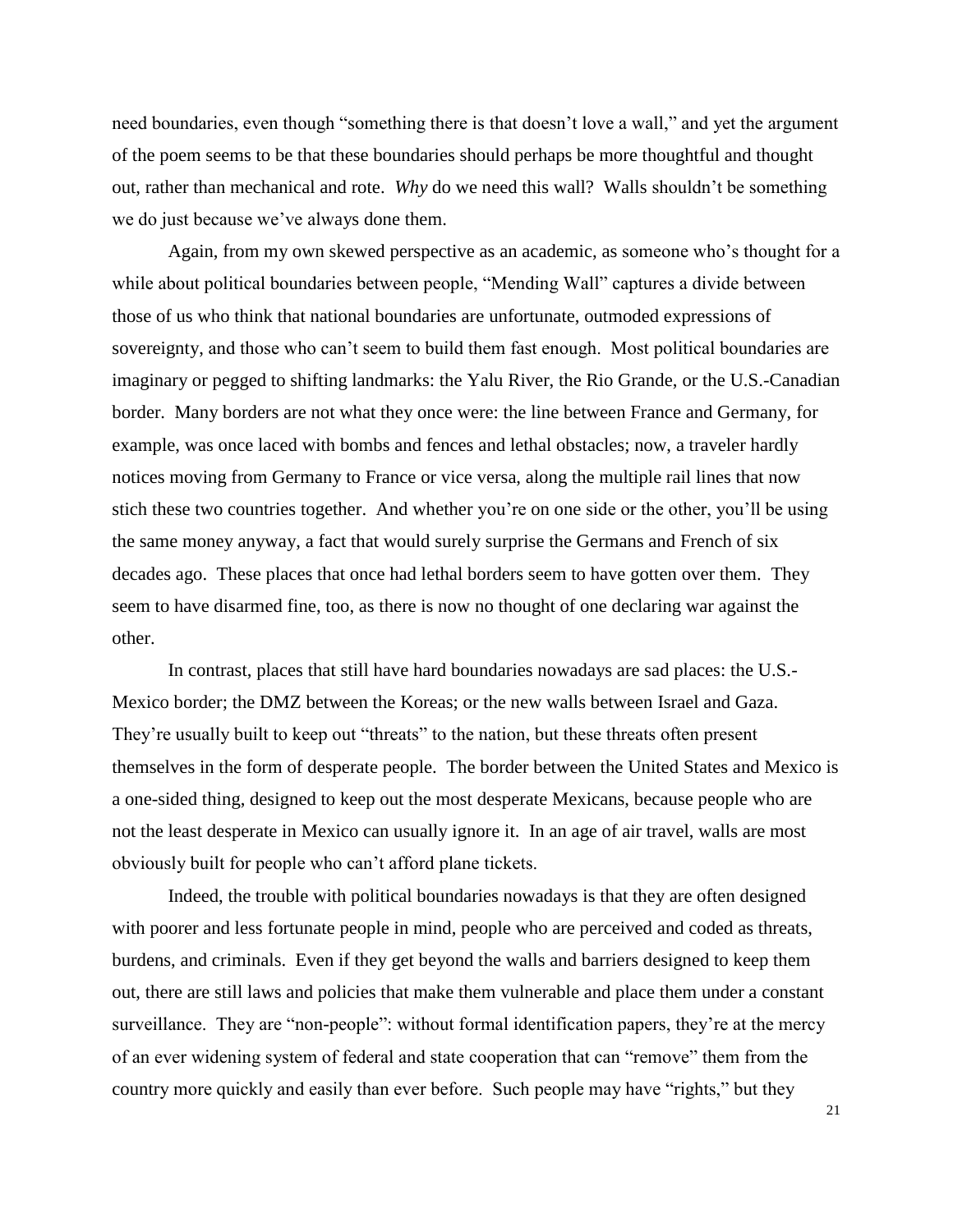really don't—a right is something a person can claim without shame or fear, such that if I have a right to free speech, I can assert that right without having to ask permission, without being ashamed of it. According to the prevailing Supreme Court precedents, undocumented children should not be denied a public education, but it's tough to get any child or family to complain publicly when such a student has been denied access to the public schools. Because these parents and children can be removed from the United States by law, they're not in any position to assert their "rights" in the ways that legal residents can and do. Along the same lines, when companies refuse to pay undocumented workers or otherwise abuse them, they can seek remedies for such injustices, but they cannot do so in the same robust ways as American citizens or lawful workers. From a longer historical perspective, runaway slaves in the North and illegal Asian immigrants in the West had to face similar pitfalls: appealing for basic services and asserting basic rights could lead to removal, not the justice that they'd sought.

Of course, many American citizens have replied, then and now, that such persons should not put themselves in that kind of position. In 1850, Americans insisted that runaway slaves should not have run away, and in 1930, they said that Asians should not have come to the United States after the Chinese Exclusion Acts or the Gentlemen's Agreement or the Immigration Acts of 1917 and 1924. Fewer Americans in 2010 would agree with those Americans back then: most of us (not all of us) would evaluate negatively anyone who'd encourage runaway slaves to stay in slavery. Moreover, we're likely to believe that illegal Chinese and Asian immigrants in the early 20<sup>th</sup> century were victims of racism and nativism, and that the exclusion laws are not the best examples of American public law. They're pretty gross, actually, and they were premised in part on the idea that Asians could not become American citizens. Asians were "unassimilable," according to this prevailing view. Now, this view did have the force of law, it caused endless misery to the lives of thousands of Asian immigrants in the United States, both legal and illegal, and so it has become for many of us a proper object of study and analysis. But I can't help myself from thinking that it's kind of funny. As I drive my children in our minivan to their violin lessons after shopping at Costco, where I've bought beer and chicken wings for the NFL playoffs, all the while speaking fluent English through my thoroughly American education, it's kind of funny to think that people like me were once regarded as "unassimilable."

My family is so typical American, and like many American families, mine took a European holiday two summers ago to Crete and to Athens. We got passports for the kids (no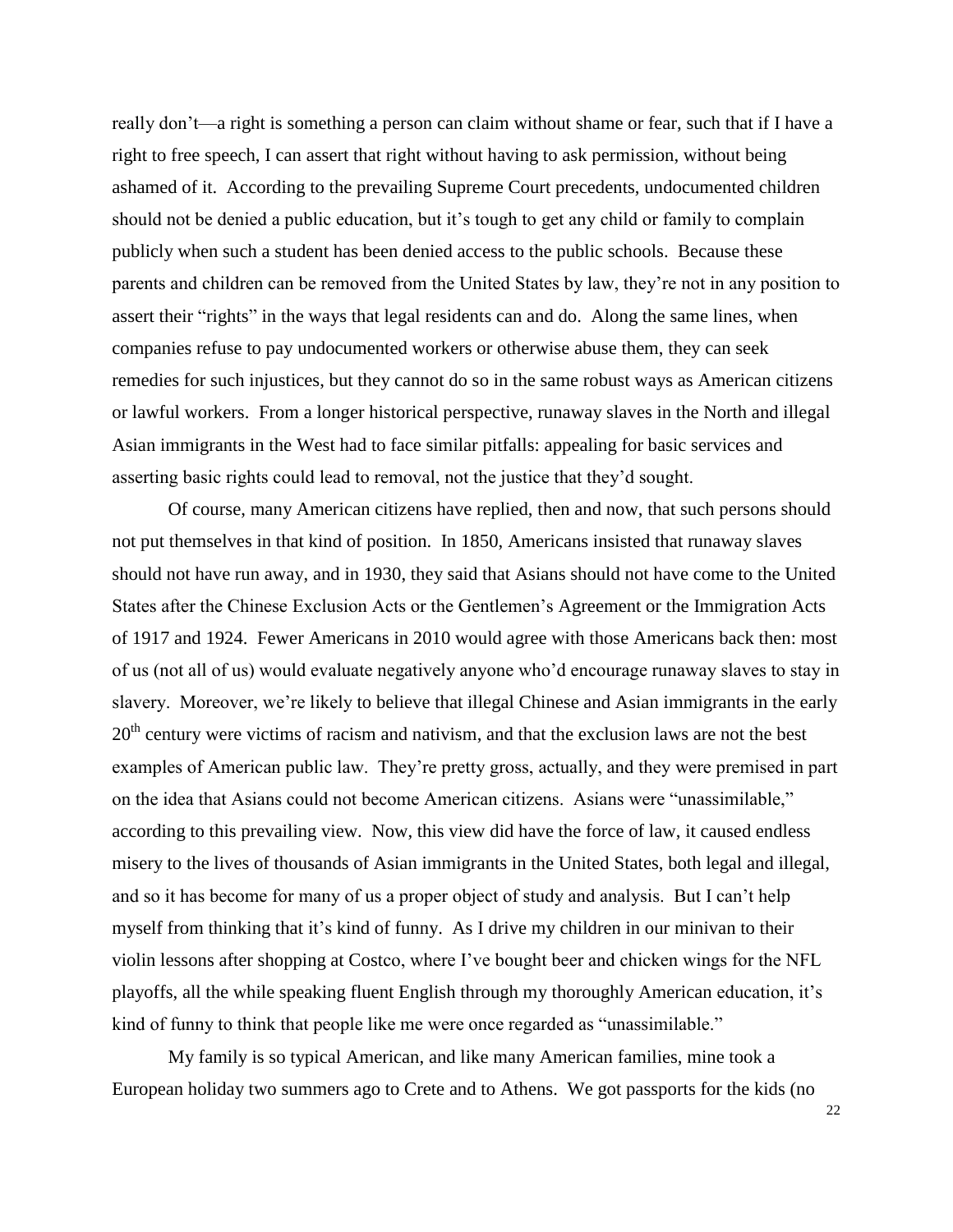problem), we updated our own passports (no problem), bought the plane tickets (no problem) and off we went (without hiring a snakehead or a coyote). My other sister-in-law Sulggi is a physician, her husband Nick is a physician, Nick comes from a family of physicians, and Nick's father, the first physician in the family, grew up in Crete. For huge chunks of the trip, our gracious host and our equally gracious sister-in-law paid for meals, lodging, and entertainment. My dopey kids got up to the Parthenon, they saw the Mask of Agamemnon and the monumental bronze of Poseidon, and they all got diarrhea, just like many other American tourists.

We also saw things in Greece that were troubling and familiar: like the United States, Greece has enacted tough immigration rules to keep out black Africans, people from the Middle East, and people from Eastern Europe. These "undesirable" people were quite obvious, though, in both Athens and Crete. Anger at their presence has resulted in the formation of a new political party, the Golden Dawn, the Greek neo-Nazi fascist party, and members of this party now hold eighteen seats in the Hellenic Parliament. As self-proclaimed nationalists, they've promised an even purer Greek society through violent means if necessary. They're hostile to the European Union, they don't like Muslims, and they seem to have a special hostility to Africans and East Asians. They're all about walls and barriers, and keeping out "undesirable" people.

Did that include people like us? If Gowan and I fell in love with Crete and wanted to settle there for a while, would we become a problem for members of the Golden Dawn? Would they favor restrictions against our children in the public schools? Would a Golden Dawn Greece allow our kids to attend college at, say, the University of Athens? What about for their cousin Penelope—she has two Korean grandparents, one French American grandmother, and a Cretan grandfather. Would that be enough Greek ancestry, or would Penelope be a problem, too? Members of the Golden Dawn call for a pure Greek society for a pure Greek race, and their political and symbolic rhetoric are not subtle. It's amazing how the cradles of civilization can still produce old stone savage ways of thinking, sadder still that such positions can remain popular politically. In a country that was once under Nazi occupation, it's especially depressing.

Hybridity, globalization, cosmopolitanism, migration—these now are part of our reality, irrevocably so, and I believe that we should embrace these realities rather than clinging to some stone-age view of "pure" nations and peoples. No such things ever existed, they were always "imagined," and so we should not mourn their passing. This doesn't mean we ought to forget history or past injustices, but it does mean that my niece and nephew—born of a Korean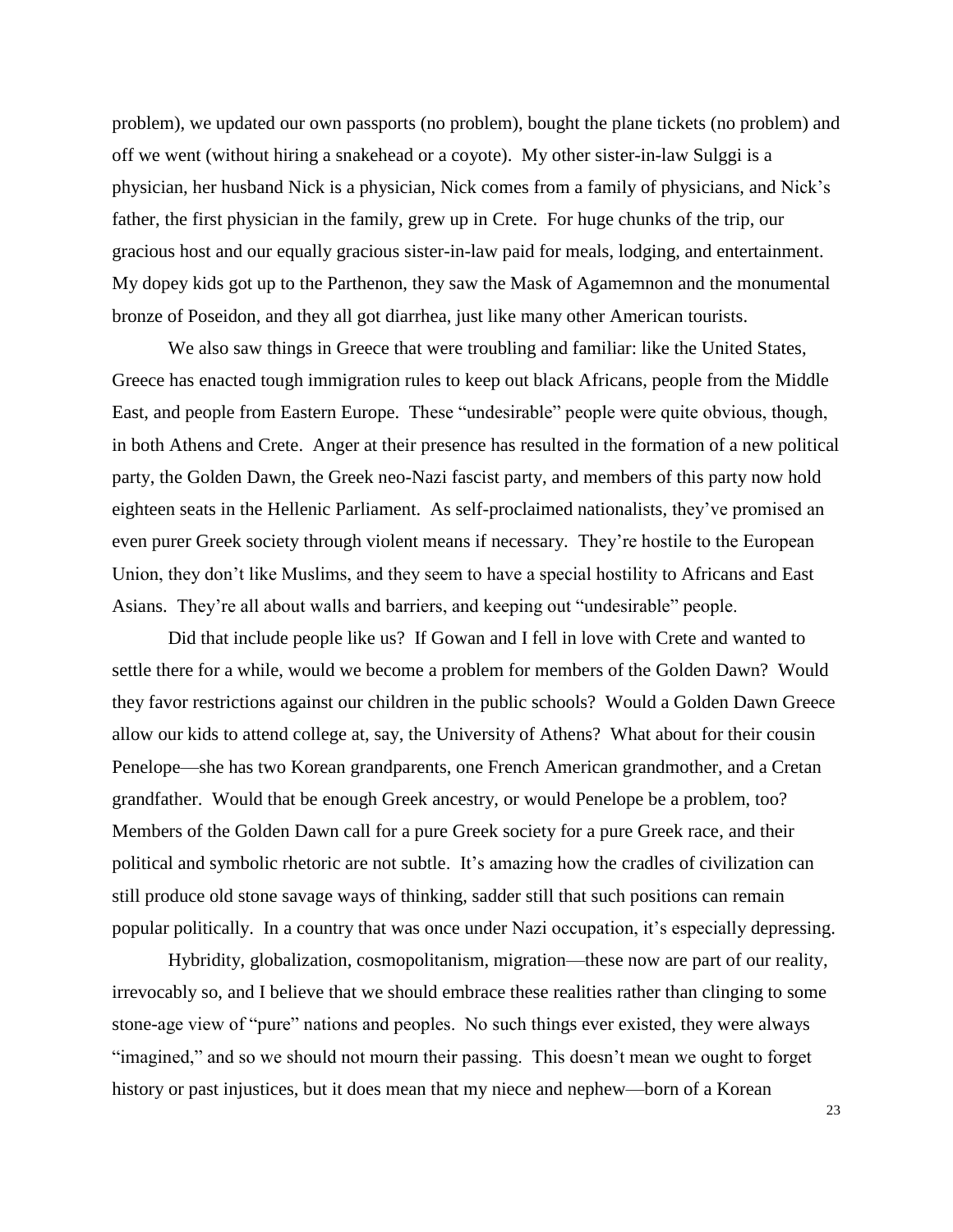American father and Japanese American mother—should be embraced and loved like any other children, and not treated as though they are some kind of "problem." Although Korean and Japanese nationalists may be puzzled by their very existence, it's that limited, parochial vision that blinds them to the simple fact that they're a nice family. Indeed, we want a way out of walls and fences and borders and narrow-minded points of view, and really, someone should write a thoughtful book that proposes such a way. I should try that book, even though it'll take a gazillion years to finish.

## *The Silken Tent*

Writing a book takes a great deal of work, and it's not just me doing the heavy lifting. Writing is a weird activity—I can't do it in a mechanical way, I have to be in a mood, I agonize over sentences and paragraphs, and it takes me a while to find just the right word. I suppose I could calculate the amount of time it took me to finish *Illegal Migrations*, but that would be depressing, I think, given how little money the book might make. After writing one or two, all books look different to me: consider how in Albert Einstein's mass-energy equivalency,  $E = mc^2$ , a very tiny mass can yield a great deal of energy; a book is like that in the reverse, as it's portable, light, and a reader can enjoy it in a relatively short time, and yet it often took years and years and tons and tons of energy to create one measly, not-very-profitable book. Even a short bookshelf represents years of untold agony and grief for the poor writers set there, and a single monograph can strain a marriage, turn good people into liars, and cause pain and suffering and disappointment for their loved ones. Just ask my wife.

Ah, my wife. The last full paragraph of my book is a love letter to Gowan, and it references one of my favorite Frost poems, "The Silken Tent":

> She is as in a field a silken tent At midday when the sunny summer breeze Has dried the dew and all its ropes relent, So that in guys it gently sways at ease, And its supporting central cedar pole,